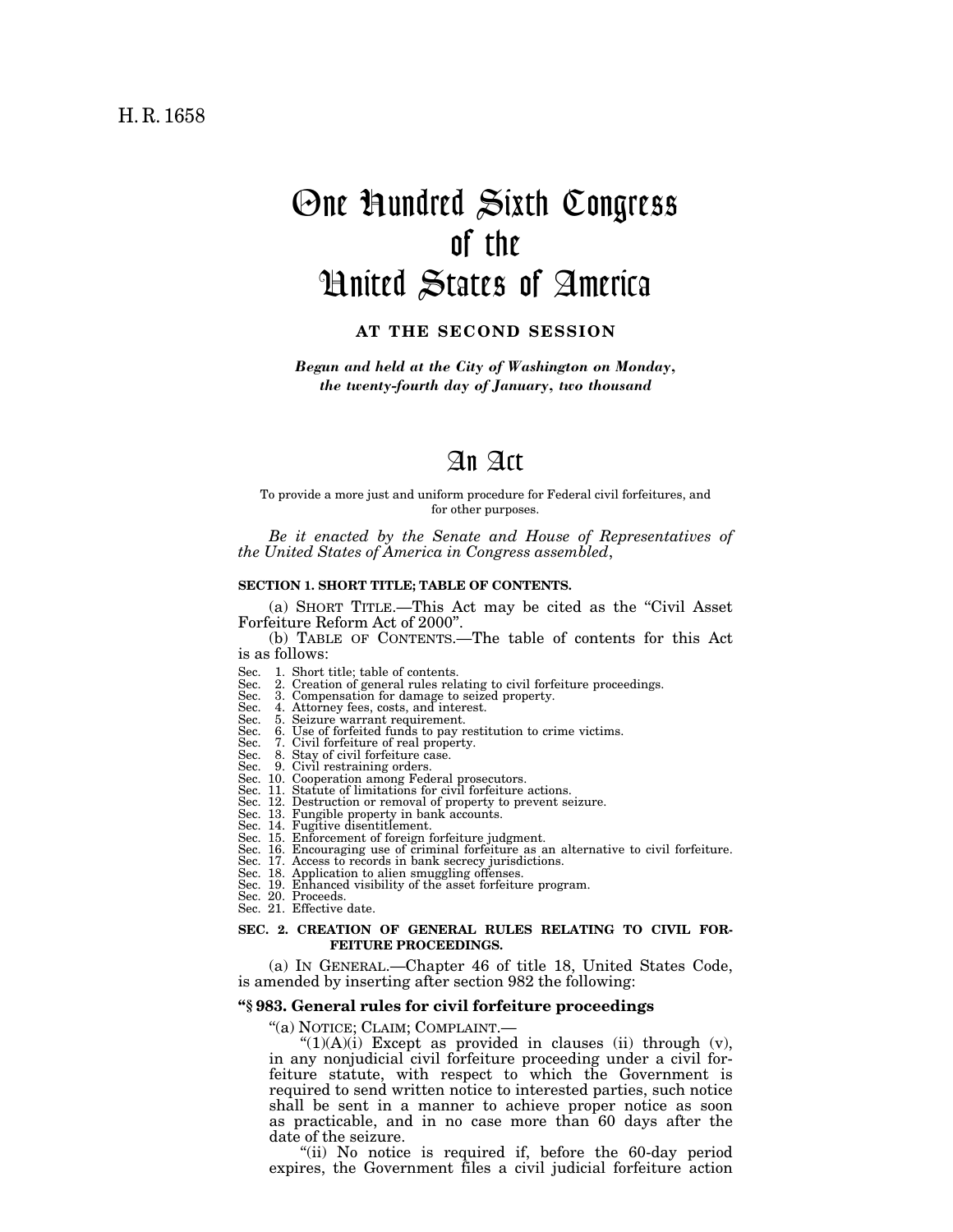against the property and provides notice of that action as required by law.

"(iii) If, before the 60-day period expires, the Government does not file a civil judicial forfeiture action, but does obtain a criminal indictment containing an allegation that the property is subject to forfeiture, the Government shall either—

''(I) send notice within the 60 days and continue the nonjudicial civil forfeiture proceeding under this section; or

''(II) terminate the nonjudicial civil forfeiture proceeding, and take the steps necessary to preserve its right to maintain custody of the property as provided in the applicable criminal forfeiture statute.

" $(i\bar{v})$  In a case in which the property is seized by a State or local law enforcement agency and turned over to a Federal law enforcement agency for the purpose of forfeiture under Federal law, notice shall be sent not more than 90 days after the date of seizure by the State or local law enforcement agency.

"(v) If the identity or interest of a party is not determined until after the seizure or turnover but is determined before a declaration of forfeiture is entered, notice shall be sent to such interested party not later than 60 days after the determination by the Government of the identity of the party or the party's interest.

 $f(B)$  A supervisory official in the headquarters office of the seizing agency may extend the period for sending notice under subparagraph (A) for a period not to exceed 30 days (which period may not be further extended except by a court), if the official determines that the conditions in subparagraph (D) are present.

" $(C)$  Upon motion by the Government, a court may extend the period for sending notice under subparagraph (A) for a period not to exceed 60 days, which period may be further extended by the court for 60-day periods, as necessary, if the court determines, based on a written certification of a supervisory official in the headquarters office of the seizing agency, that the conditions in subparagraph (D) are present.

''(D) The period for sending notice under this paragraph may be extended only if there is reason to believe that notice may have an adverse result, including—

"(i) endangering the life or physical safety of an individual;

"(ii) flight from prosecution;

"(iii) destruction of or tampering with evidence;

''(iv) intimidation of potential witnesses; or

"(v) otherwise seriously jeopardizing an investigation or unduly delaying a trial.

" $(E)$  Each of the Federal seizing agencies conducting nonjudicial forfeitures under this section shall report periodically to the Committees on the Judiciary of the House of Representatives and the Senate the number of occasions when an extension of time is granted under subparagraph (B).

" $(F)$  If the Government does not send notice of a seizure of property in accordance with subparagraph (A) to the person from whom the property was seized, and no extension of time is granted, the Government shall return the property to that person without prejudice to the right of the Government to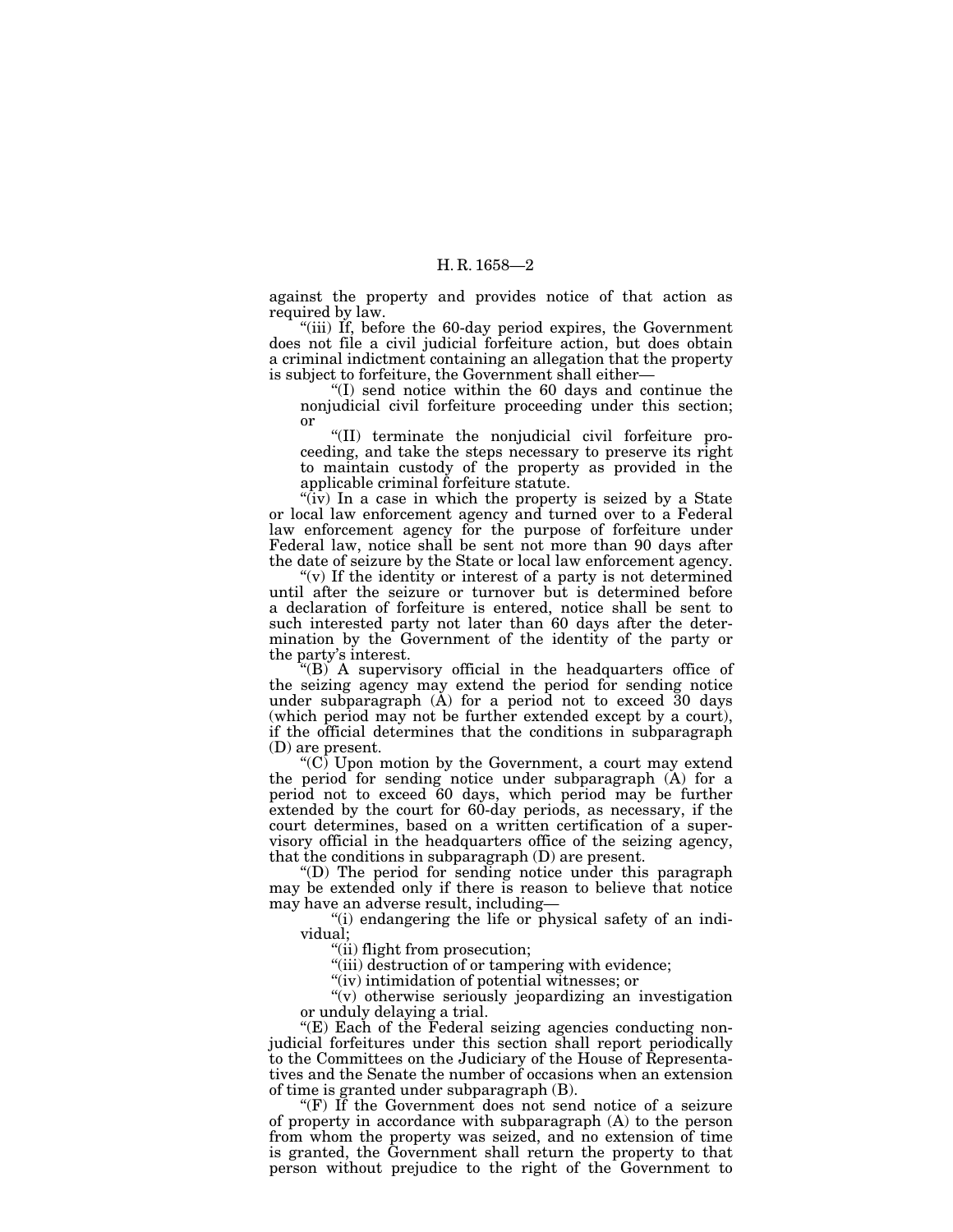commence a forfeiture proceeding at a later time. The Government shall not be required to return contraband or other property that the person from whom the property was seized may not legally possess.

" $(2)(\mathring{A})$  Any person claiming property seized in a nonjudicial civil forfeiture proceeding under a civil forfeiture statute may file a claim with the appropriate official after the seizure.

''(B) A claim under subparagraph (A) may be filed not later than the deadline set forth in a personal notice letter (which deadline may be not earlier than 35 days after the date the letter is mailed), except that if that letter is not received, then a claim may be filed not later than 30 days after the date of final publication of notice of seizure.

''(C) A claim shall—

''(i) identify the specific property being claimed;

"(ii) state the claimant's interest in such property (and provide customary documentary evidence of such interest if available) and state that the claim is not frivolous; and

"(iii) be made under oath, subject to penalty of perjury.

''(D) A claim need not be made in any particular form. Each Federal agency conducting nonjudicial forfeitures under this section shall make claim forms generally available on request, which forms shall be written in easily understandable language.

''(E) Any person may make a claim under subparagraph (A) without posting bond with respect to the property which is the subject of the claim.

" $(3)(\tilde{A})$  Not later than 90 days after a claim has been filed, the Government shall file a complaint for forfeiture in the manner set forth in the Supplemental Rules for Certain Admiralty and Maritime Claims or return the property pending the filing of a complaint, except that a court in the district in which the complaint will be filed may extend the period for filing a complaint for good cause shown or upon agreement of the parties.

"( $\rm \tilde{B}$ ) If the Government does not—

''(i) file a complaint for forfeiture or return the property, in accordance with subparagraph (A); or

''(ii) before the time for filing a complaint has expired—

''(I) obtain a criminal indictment containing an allegation that the property is subject to forfeiture; and

''(II) take the steps necessary to preserve its right to maintain custody of the property as provided in the applicable criminal forfeiture statute,

the Government shall promptly release the property pursuant to regulations promulgated by the Attorney General, and may not take any further action to effect the civil forfeiture of such property in connection with the underlying offense.

"(C) In lieu of, or in addition to, filing a civil forfeiture complaint, the Government may include a forfeiture allegation in a criminal indictment. If criminal forfeiture is the only forfeiture proceeding commenced by the Government, the Government's right to continued possession of the property shall be governed by the applicable criminal forfeiture statute.

''(D) No complaint may be dismissed on the ground that the Government did not have adequate evidence at the time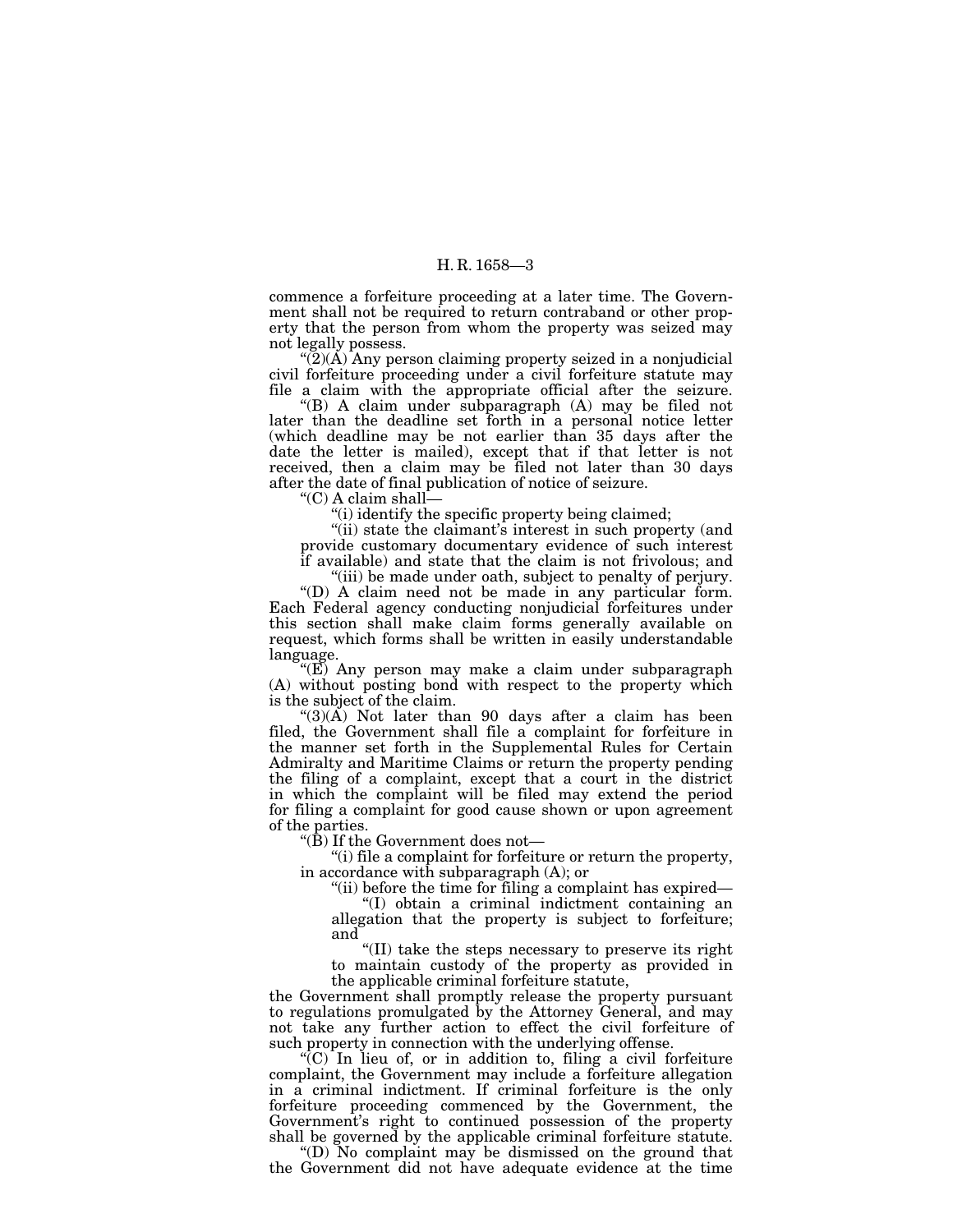the complaint was filed to establish the forfeitability of the property.

 $\mathcal{L}(4)$ (A) In any case in which the Government files in the appropriate United States district court a complaint for forfeiture of property, any person claiming an interest in the seized property may file a claim asserting such person's interest in the property in the manner set forth in the Supplemental Rules for Certain Admiralty and Maritime Claims, except that such claim may be filed not later than 30 days after the date of service of the Government's complaint or, as applicable, not later than 30 days after the date of final publication of notice of the filing of the complaint.

''(B) A person asserting an interest in seized property, in accordance with subparagraph (A), shall file an answer to the Government's complaint for forfeiture not later than 20 days after the date of the filing of the claim.

''(b) REPRESENTATION.—

 $''(1)(A)$  If a person with standing to contest the forfeiture of property in a judicial civil forfeiture proceeding under a civil forfeiture statute is financially unable to obtain representation by counsel, and the person is represented by counsel appointed under section 3006A of this title in connection with a related criminal case, the court may authorize counsel to represent that person with respect to the claim.

''(B) In determining whether to authorize counsel to represent a person under subparagraph (A), the court shall take into account such factors as—

''(i) the person's standing to contest the forfeiture; and

"(ii) whether the claim appears to be made in good

faith.

" $(2)(A)$  If a person with standing to contest the forfeiture of property in a judicial civil forfeiture proceeding under a civil forfeiture statute is financially unable to obtain representation by counsel, and the property subject to forfeiture is real property that is being used by the person as a primary residence, the court, at the request of the person, shall insure that the person is represented by an attorney for the Legal Services Corporation with respect to the claim.

''(B)(i) At appropriate times during a representation under subparagraph (A), the Legal Services Corporation shall submit a statement of reasonable attorney fees and costs to the court.

"(ii) The court shall enter a judgment in favor of the Legal" Services Corporation for reasonable attorney fees and costs submitted pursuant to clause (i) and treat such judgment as payable under section 2465 of title 28, United States Code, regardless of the outcome of the case.

''(3) The court shall set the compensation for representation under this subsection, which shall be equivalent to that provided for court-appointed representation under section 3006A of this title.

''(c) BURDEN OF PROOF.—In a suit or action brought under any civil forfeiture statute for the civil forfeiture of any property—

 $''(1)$  the burden of proof is on the Government to establish, by a preponderance of the evidence, that the property is subject to forfeiture;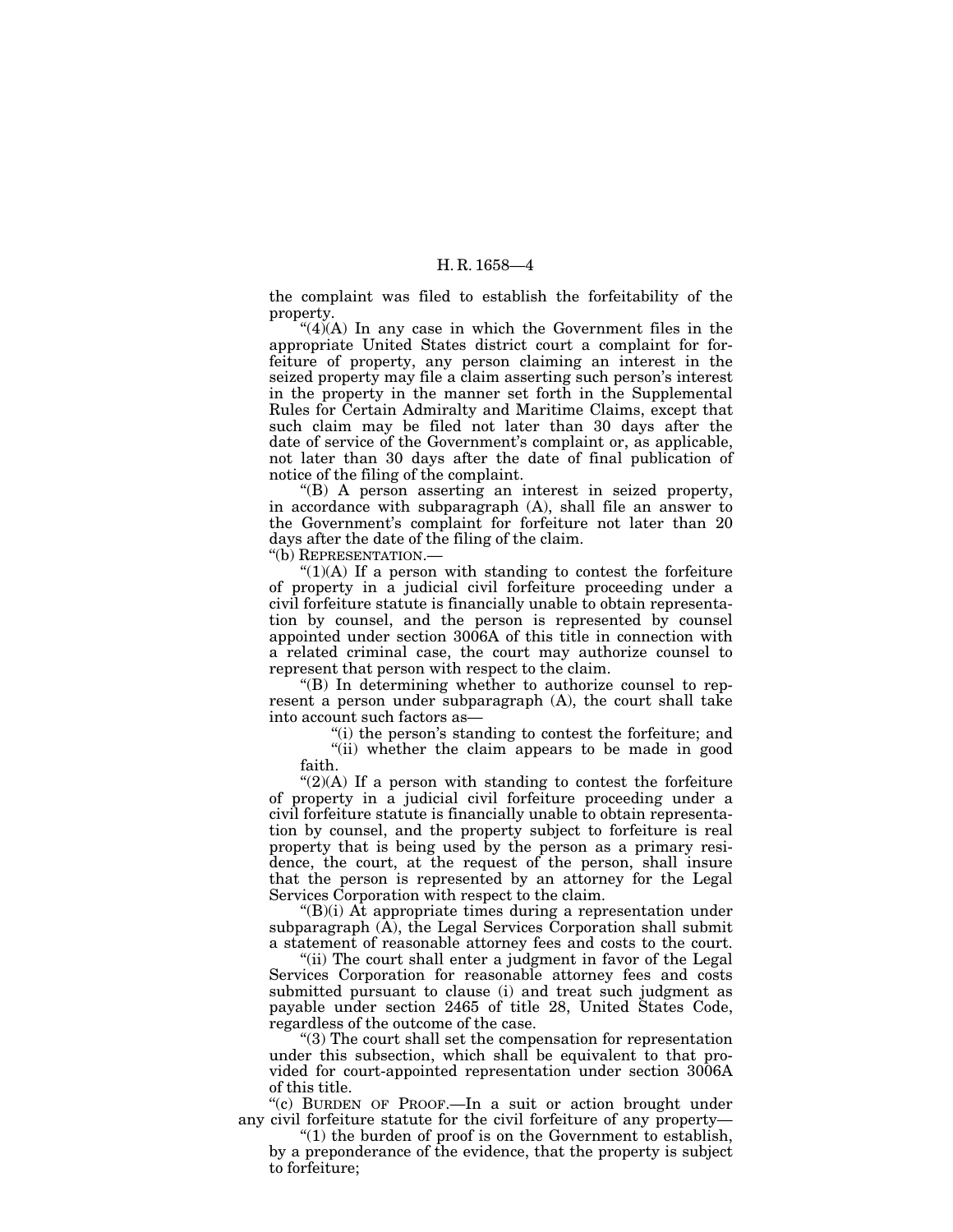" $(2)$  the Government may use evidence gathered after the filing of a complaint for forfeiture to establish, by a preponderance of the evidence, that property is subject to forfeiture; and

''(3) if the Government's theory of forfeiture is that the property was used to commit or facilitate the commission of a criminal offense, or was involved in the commission of a criminal offense, the Government shall establish that there was a substantial connection between the property and the offense.

''(d) INNOCENT OWNER DEFENSE.—

" $(1)$  An innocent owner's interest in property shall not be forfeited under any civil forfeiture statute. The claimant shall have the burden of proving that the claimant is an innocent owner by a preponderance of the evidence.

" $(2)(A)$  With respect to a property interest in existence at the time the illegal conduct giving rise to forfeiture took place, the term 'innocent owner' means an owner who—

''(i) did not know of the conduct giving rise to forfeiture; or

"(ii) upon learning of the conduct giving rise to the forfeiture, did all that reasonably could be expected under the circumstances to terminate such use of the property.

 $\mathcal{L}(B)(i)$  For the purposes of this paragraph, ways in which a person may show that such person did all that reasonably could be expected may include demonstrating that such person, to the extent permitted by law—

''(I) gave timely notice to an appropriate law enforcement agency of information that led the person to know the conduct giving rise to a forfeiture would occur or has occurred; and

''(II) in a timely fashion revoked or made a good faith attempt to revoke permission for those engaging in such conduct to use the property or took reasonable actions in consultation with a law enforcement agency to discourage or prevent the illegal use of the property.

"(ii) A person is not required by this subparagraph to take steps that the person reasonably believes would be likely to subject any person (other than the person whose conduct gave rise to the forfeiture) to physical danger.

 $\Gamma(3)$ (A) With respect to a property interest acquired after the conduct giving rise to the forfeiture has taken place, the term 'innocent owner' means a person who, at the time that person acquired the interest in the property—

''(i) was a bona fide purchaser or seller for value (including a purchaser or seller of goods or services for value); and

''(ii) did not know and was reasonably without cause to believe that the property was subject to forfeiture.

''(B) An otherwise valid claim under subparagraph (A) shall not be denied on the ground that the claimant gave nothing of value in exchange for the property if—

''(i) the property is the primary residence of the claimant;

"(ii) depriving the claimant of the property would deprive the claimant of the means to maintain reasonable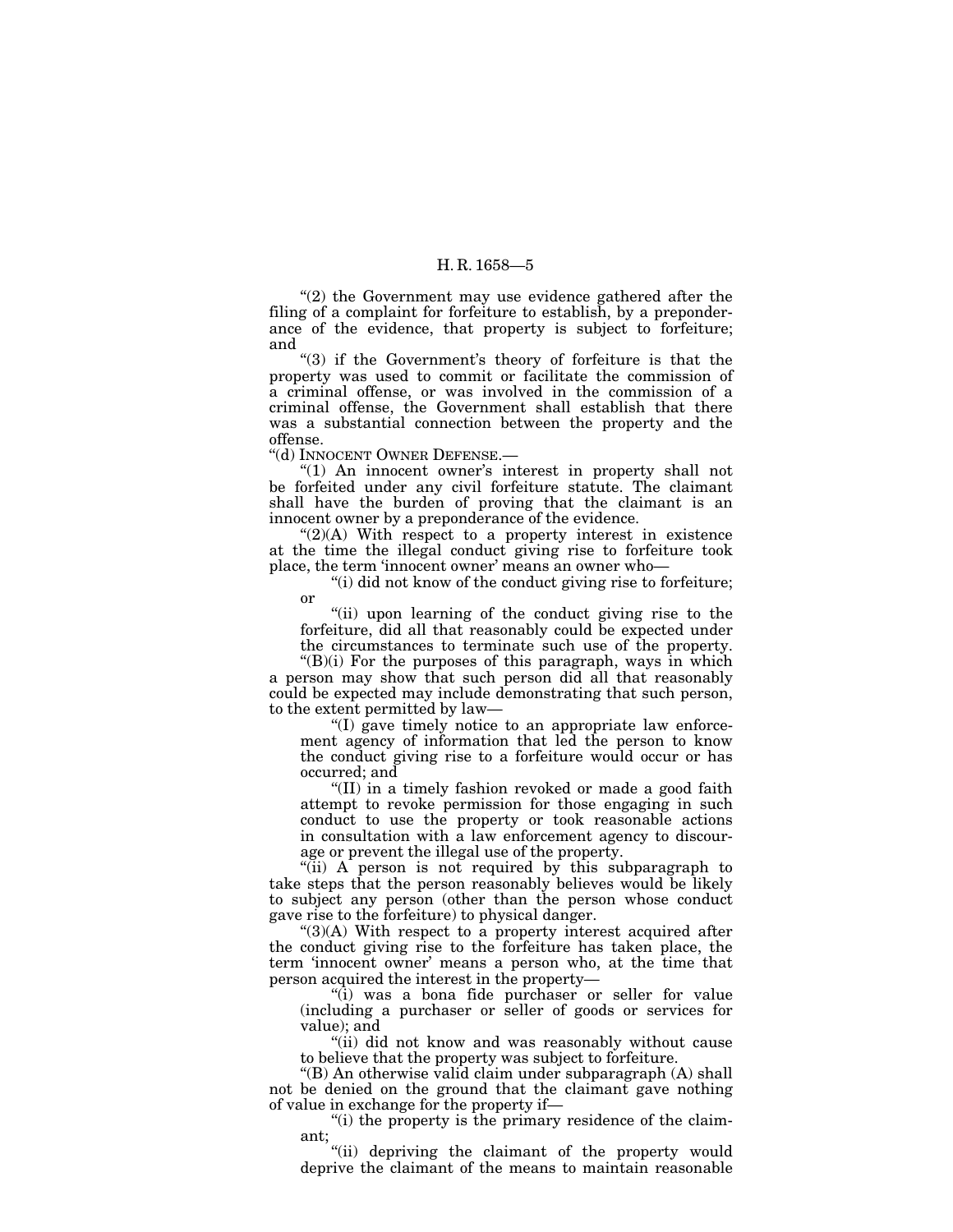shelter in the community for the claimant and all dependents residing with the claimant;

''(iii) the property is not, and is not traceable to, the proceeds of any criminal offense; and

"(iv) the claimant acquired his or her interest in the property through marriage, divorce, or legal separation, or the claimant was the spouse or legal dependent of a person whose death resulted in the transfer of the property to the claimant through inheritance or probate,

except that the court shall limit the value of any real property interest for which innocent ownership is recognized under this subparagraph to the value necessary to maintain reasonable shelter in the community for such claimant and all dependents residing with the claimant.

" $(4)$  Notwithstanding any provision of this subsection, no person may assert an ownership interest under this subsection in contraband or other property that it is illegal to possess.

''(5) If the court determines, in accordance with this section, that an innocent owner has a partial interest in property otherwise subject to forfeiture, or a joint tenancy or tenancy by the entirety in such property, the court may enter an appropriate order—

''(A) severing the property;

''(B) transferring the property to the Government with a provision that the Government compensate the innocent owner to the extent of his or her ownership interest once a final order of forfeiture has been entered and the property has been reduced to liquid assets; or

 $C$ ) permitting the innocent owner to retain the property subject to a lien in favor of the Government to the extent of the forfeitable interest in the property.

"(6) In this subsection, the term 'owner'

''(A) means a person with an ownership interest in the specific property sought to be forfeited, including a leasehold, lien, mortgage, recorded security interest, or valid assignment of an ownership interest; and

''(B) does not include—

''(i) a person with only a general unsecured interest in, or claim against, the property or estate of another;

"(ii) a bailee unless the bailor is identified and the bailee shows a colorable legitimate interest in the property seized; or

''(iii) a nominee who exercises no dominion or control over the property.

''(e) MOTION TO SET ASIDE FORFEITURE.—

 $(1)$  Any person entitled to written notice in any nonjudicial civil forfeiture proceeding under a civil forfeiture statute who does not receive such notice may file a motion to set aside a declaration of forfeiture with respect to that person's interest in the property, which motion shall be granted if—

 $\sqrt{\rm A}$ ) the Government knew, or reasonably should have known, of the moving party's interest and failed to take reasonable steps to provide such party with notice; and

''(B) the moving party did not know or have reason to know of the seizure within sufficient time to file a timely claim.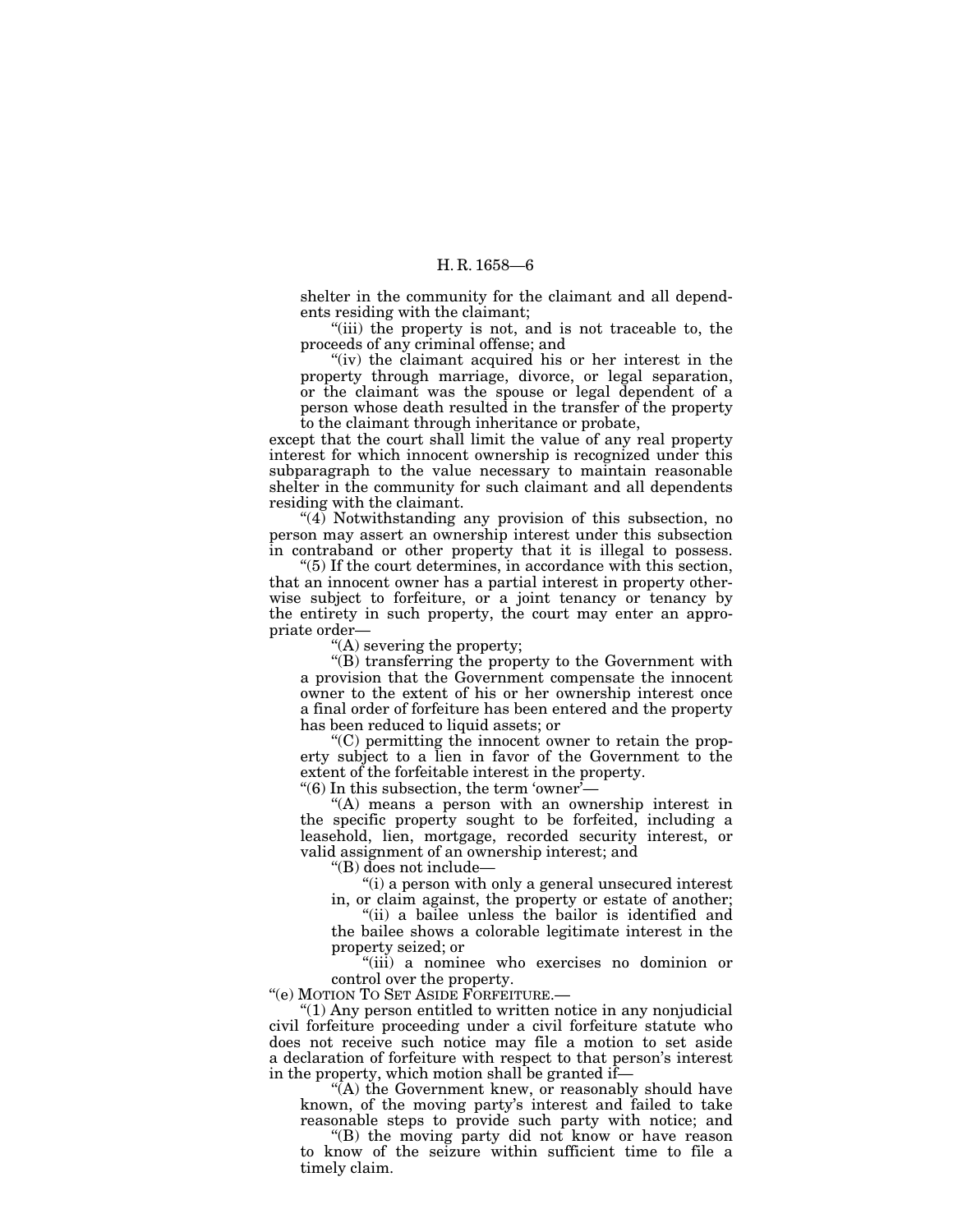$\Gamma(2)$ (A) Notwithstanding the expiration of any applicable statute of limitations, if the court grants a motion under paragraph (1), the court shall set aside the declaration of forfeiture as to the interest of the moving party without prejudice to the right of the Government to commence a subsequent forfeiture proceeding as to the interest of the moving party.

''(B) Any proceeding described in subparagraph (A) shall be commenced—

''(i) if nonjudicial, within 60 days of the entry of the order granting the motion; or

"(ii) if judicial, within 6 months of the entry of the order granting the motion.

" $(3)$  A motion under paragraph  $(1)$  may be filed not later than 5 years after the date of final publication of notice of seizure of the property.

"(4) If, at the time a motion made under paragraph  $(1)$ is granted, the forfeited property has been disposed of by the Government in accordance with law, the Government may institute proceedings against a substitute sum of money equal to the value of the moving party's interest in the property at the time the property was disposed of.

" $(5)$  A motion filed under this subsection shall be the exclusive remedy for seeking to set aside a declaration of forfeiture under a civil forfeiture statute.

''(f ) RELEASE OF SEIZED PROPERTY.—

"(1) A claimant under subsection (a) is entitled to immediate release of seized property if—

"(A) the claimant has a possessory interest in the property;

''(B) the claimant has sufficient ties to the community to provide assurance that the property will be available at the time of the trial;

''(C) the continued possession by the Government pending the final disposition of forfeiture proceedings will cause substantial hardship to the claimant, such as preventing the functioning of a business, preventing an individual from working, or leaving an individual homeless;

''(D) the claimant's likely hardship from the continued possession by the Government of the seized property outweighs the risk that the property will be destroyed, damaged, lost, concealed, or transferred if it is returned to the claimant during the pendency of the proceeding; and

" $(E)$  none of the conditions set forth in paragraph  $(8)$ applies.

 $\sqrt{\frac{2}{2}}$  A claimant seeking release of property under this subsection must request possession of the property from the appropriate official, and the request must set forth the basis on which the requirements of paragraph (1) are met.

" $(3)(A)$  If not later than 15 days after the date of a request under paragraph (2) the property has not been released, the claimant may file a petition in the district court in which the complaint has been filed or, if no complaint has been filed, in the district court in which the seizure warrant was issued or in the district court for the district in which the property was seized.

" $(B)$  The petition described in subparagraph  $(A)$  shall set forth—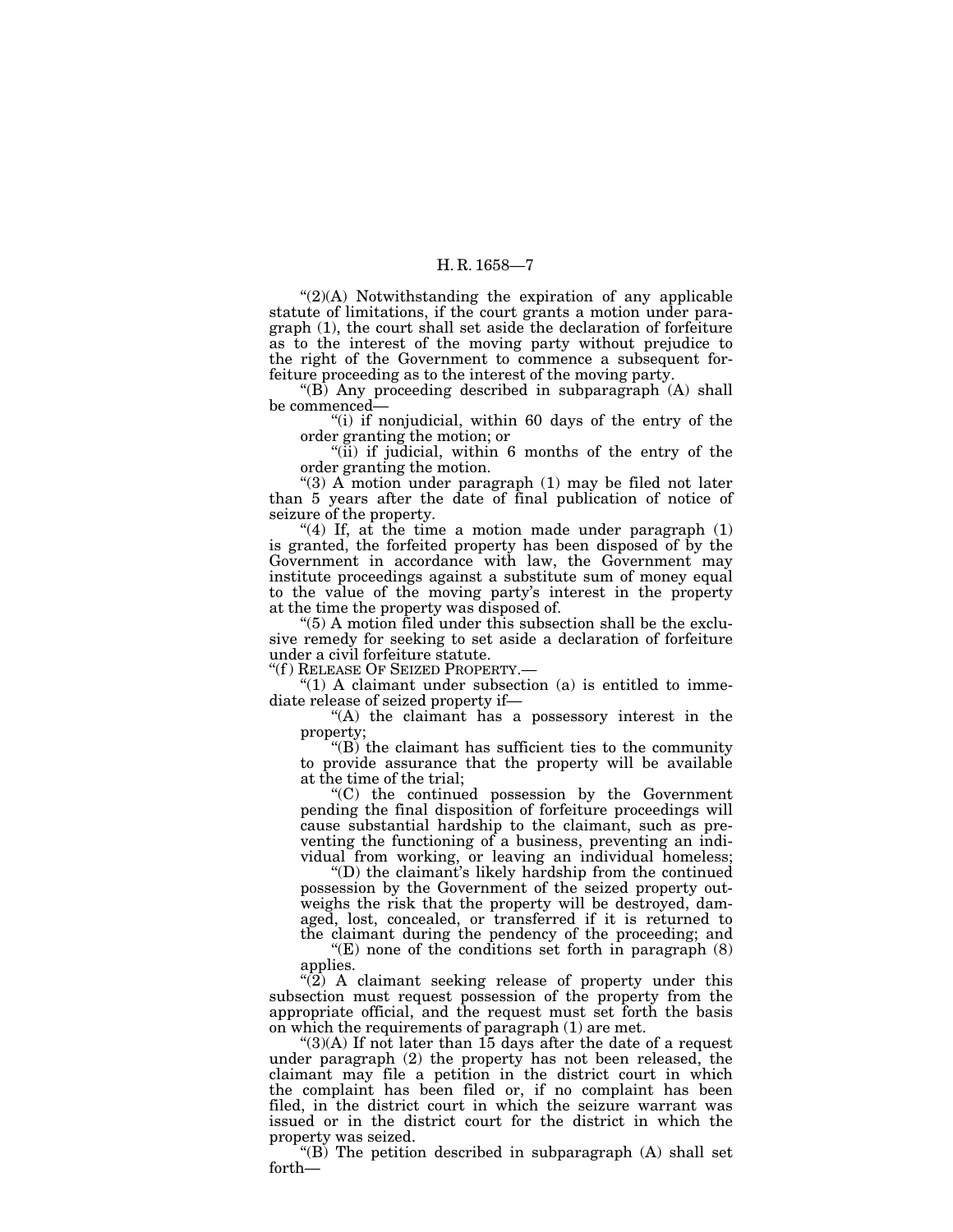"(i) the basis on which the requirements of paragraph (1) are met; and

''(ii) the steps the claimant has taken to secure release of the property from the appropriate official.

''(4) If the Government establishes that the claimant's claim is frivolous, the court shall deny the petition. In responding to a petition under this subsection on other grounds, the Government may in appropriate cases submit evidence ex parte in order to avoid disclosing any matter that may adversely affect an ongoing criminal investigation or pending criminal trial.

''(5) The court shall render a decision on a petition filed under paragraph (3) not later than 30 days after the date of the filing, unless such 30-day limitation is extended by consent of the parties or by the court for good cause shown. " $(6)$  If—

"(A) a petition is filed under paragraph  $(3)$ ; and

''(B) the claimant demonstrates that the requirements of paragraph (1) have been met,

the district court shall order that the property be returned to the claimant, pending completion of proceedings by the Government to obtain forfeiture of the property.

"(7) If the court grants a petition under paragraph  $(3)$ —

"(A) the court may enter any order necessary to ensure that the value of the property is maintained while the forfeiture action is pending, including—

''(i) permitting the inspection, photographing, and inventory of the property;

"(ii) fixing a bond in accordance with rule  $E(5)$ of the Supplemental Rules for Certain Admiralty and Maritime Claims; and

"(iii) requiring the claimant to obtain or maintain insurance on the subject property; and

''(B) the Government may place a lien against the property or file a lis pendens to ensure that the property is not transferred to another person.

 ''(8) This subsection shall not apply if the seized property— ''(A) is contraband, currency, or other monetary

instrument, or electronic funds unless such currency or other monetary instrument or electronic funds constitutes the assets of a legitimate business which has been seized;

''(B) is to be used as evidence of a violation of the law;

''(C) by reason of design or other characteristic, is particularly suited for use in illegal activities; or

''(D) is likely to be used to commit additional criminal acts if returned to the claimant.

''(g) PROPORTIONALITY.—

"(1) The claimant under subsection  $(a)(4)$  may petition the court to determine whether the forfeiture was constitutionally excessive.

 $(2)$  In making this determination, the court shall compare the forfeiture to the gravity of the offense giving rise to the forfeiture.

"(3) The claimant shall have the burden of establishing that the forfeiture is grossly disproportional by a preponderance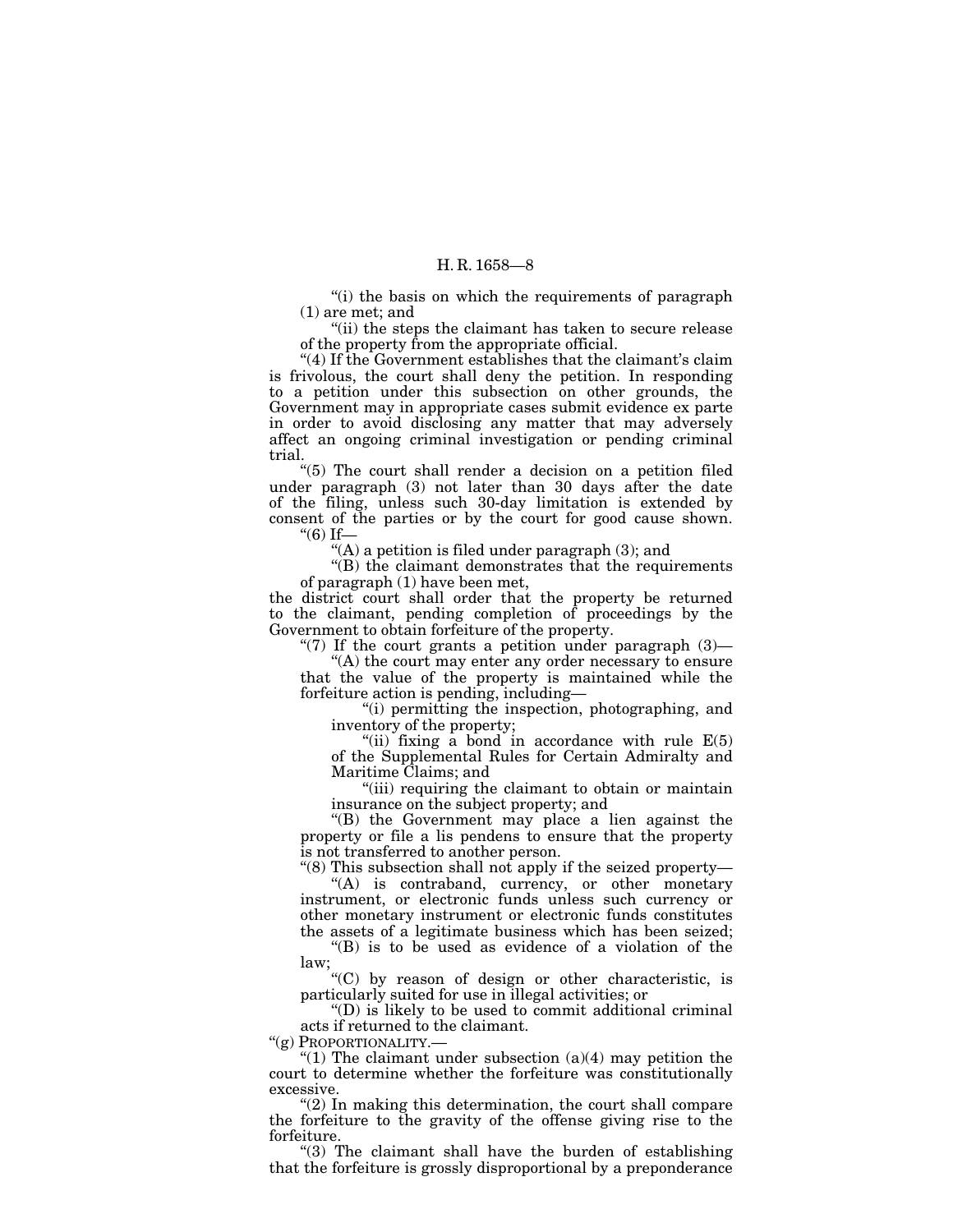of the evidence at a hearing conducted by the court without a jury.

 $(4)$  If the court finds that the forfeiture is grossly disproportional to the offense it shall reduce or eliminate the forfeiture as necessary to avoid a violation of the Excessive Fines Clause of the Eighth Amendment of the Constitution.

''(h) CIVIL FINE.— ''(1) In any civil forfeiture proceeding under a civil forfeiture statute in which the Government prevails, if the court finds that the claimant's assertion of an interest in the property was frivolous, the court may impose a civil fine on the claimant of an amount equal to 10 percent of the value of the forfeited property, but in no event shall the fine be less than \$250 or greater than \$5,000.

" $(2)$  Any civil fine imposed under this subsection shall not preclude the court from imposing sanctions under rule 11 of the Federal Rules of Civil Procedure.

''(3) In addition to the limitations of section 1915 of title 28, United States Code, in no event shall a prisoner file a claim under a civil forfeiture statute or appeal a judgment in a civil action or proceeding based on a civil forfeiture statute if the prisoner has, on three or more prior occasions, while incarcerated or detained in any facility, brought an action or appeal in a court of the United States that was dismissed on the grounds that it is frivolous or malicious, unless the prisoner shows extraordinary and exceptional circumstances.  $\mathbf{F}(i)$  CIVIL FORFEITURE STATUTE DEFINED.—In this section, the term 'civil forfeiture statute'—

''(1) means any provision of Federal law providing for the forfeiture of property other than as a sentence imposed upon conviction of a criminal offense; and

 $\mathrm{``(2)}$  does not include–

"(A) the Tariff Act of 1930 or any other provision of law codified in title 19;

''(B) the Internal Revenue Code of 1986;

''(C) the Federal Food, Drug, and Cosmetic Act (21 U.S.C. 301 et seq.);

''(D) the Trading with the Enemy Act (50 U.S.C. App. 1 et seq.); or

" $(E)$  section 1 of title VI of the Act of June 15, 1917 (40 Stat. 233; 22 U.S.C. 401).''.

(b) TECHNICAL AND CONFORMING AMENDMENT.—The analysis for chapter 46 of title 18, United States Code, is amended by inserting after the item relating to section 982 the following: ''983. General rules for civil forfeiture proceedings.''.

(c) STRIKING SUPERSEDED PROVISIONS.— (1) CIVIL FORFEITURE.—Section 981(a) of title 18, United States Code, is amended—

 $(A)$  in paragraph  $(1)$ , by striking "Except as provided in paragraph (2), the'' and inserting ''The''; and

(B) by striking paragraph (2).

(2) DRUG FORFEITURES.—Paragraphs (4), (6), and (7) of section 511(a) of the Controlled Substances Act (21 U.S.C.  $881(a)(4)$ , (6), and (7)) are each amended by striking ", except that'' and all that follows before the period at the end.

(3) AUTOMOBILES.—Section 518 of the Controlled Substances Act (21 U.S.C. 888) is repealed.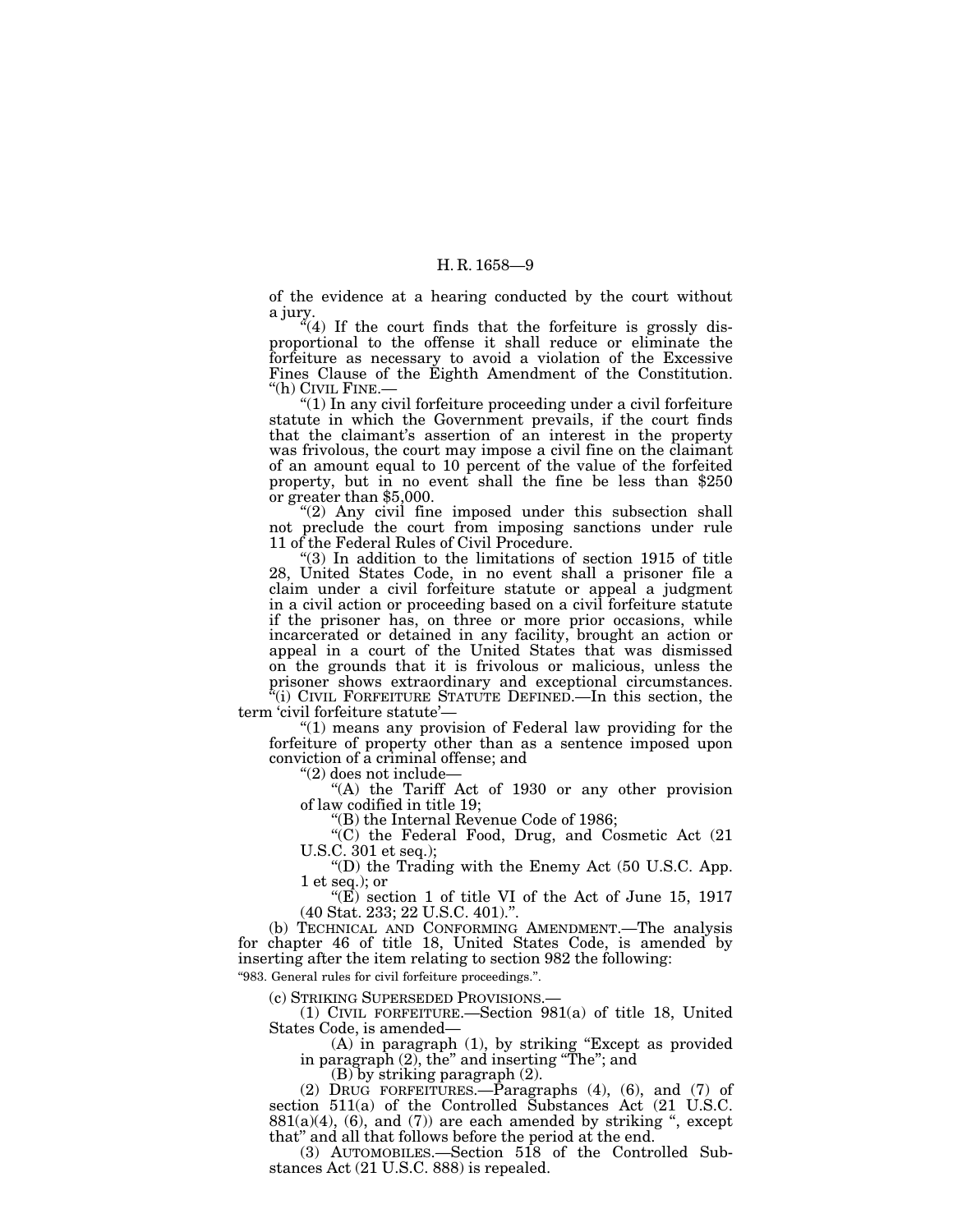(4) FORFEITURES IN CONNECTION WITH SEXUAL EXPLOITATION OF CHILDREN.—Paragraphs (2) and (3) of section  $2254(a)$ of title 18, United States Code, are each amended by striking '', except that'' and all that follows before the period at the end.

(d) LEGAL SERVICES CORPORATION REPRESENTATION.—Section 1007(a) of the Legal Services Corporation Act (42 U.S.C. 2996f(a)) is amended—

 $(1)$  in paragraph  $(9)$ , by striking "and" after the semicolon;  $(2)$  in paragraph  $(10)$ , by striking the period and inserting "; and"; and

(3) by adding at the end the following:

 $(11)$  ensure that an indigent individual whose primary residence is subject to civil forfeiture is represented by an attorney for the Corporation in such civil action.''.

#### **SEC. 3. COMPENSATION FOR DAMAGE TO SEIZED PROPERTY.**

(a) TORT CLAIMS ACT.—Section 2680(c) of title 28, United States Code, is amended—

(1) by striking ''any goods or merchandise'' and inserting ''any goods, merchandise, or other property'';

(2) by striking ''law-enforcement'' and inserting ''law enforcement''; and

(3) by inserting before the period at the end the following: ", except that the provisions of this chapter and section  $1346(\overline{b})$ of this title apply to any claim based on injury or loss of goods, merchandise, or other property, while in the possession of any officer of customs or excise or any other law enforcement officer, if—

" $(1)$  the property was seized for the purpose of forfeiture under any provision of Federal law providing for the forfeiture of property other than as a sentence imposed upon conviction of a criminal offense;

 $(2)$  the interest of the claimant was not forfeited;

 $(3)$  the interest of the claimant was not remitted or mitigated (if the property was subject to forfeiture); and

" $(4)$  the claimant was not convicted of a crime for which the interest of the claimant in the property was subject to forfeiture under a Federal criminal forfeiture law.".<br>(b) DEPARTMENT OF JUSTICE.—

 $(1)$  In GENERAL.—With respect to a claim that cannot be settled under chapter 171 of title 28, United States Code, the Attorney General may settle, for not more than \$50,000 in any case, a claim for damage to, or loss of, privately owned property caused by an investigative or law enforcement officer (as defined in section 2680(h) of title 28, United States Code) who is employed by the Department of Justice acting within the scope of his or her employment.

(2) LIMITATIONS.—The Attorney General may not pay a claim under paragraph (1) that—

(A) is presented to the Attorney General more than 1 year after it accrues; or

(B) is presented by an officer or employee of the Federal Government and arose within the scope of employment.

#### **SEC. 4. ATTORNEY FEES, COSTS, AND INTEREST.**

(a) IN GENERAL.—Section 2465 of title 28, United States Code, is amended to read as follows: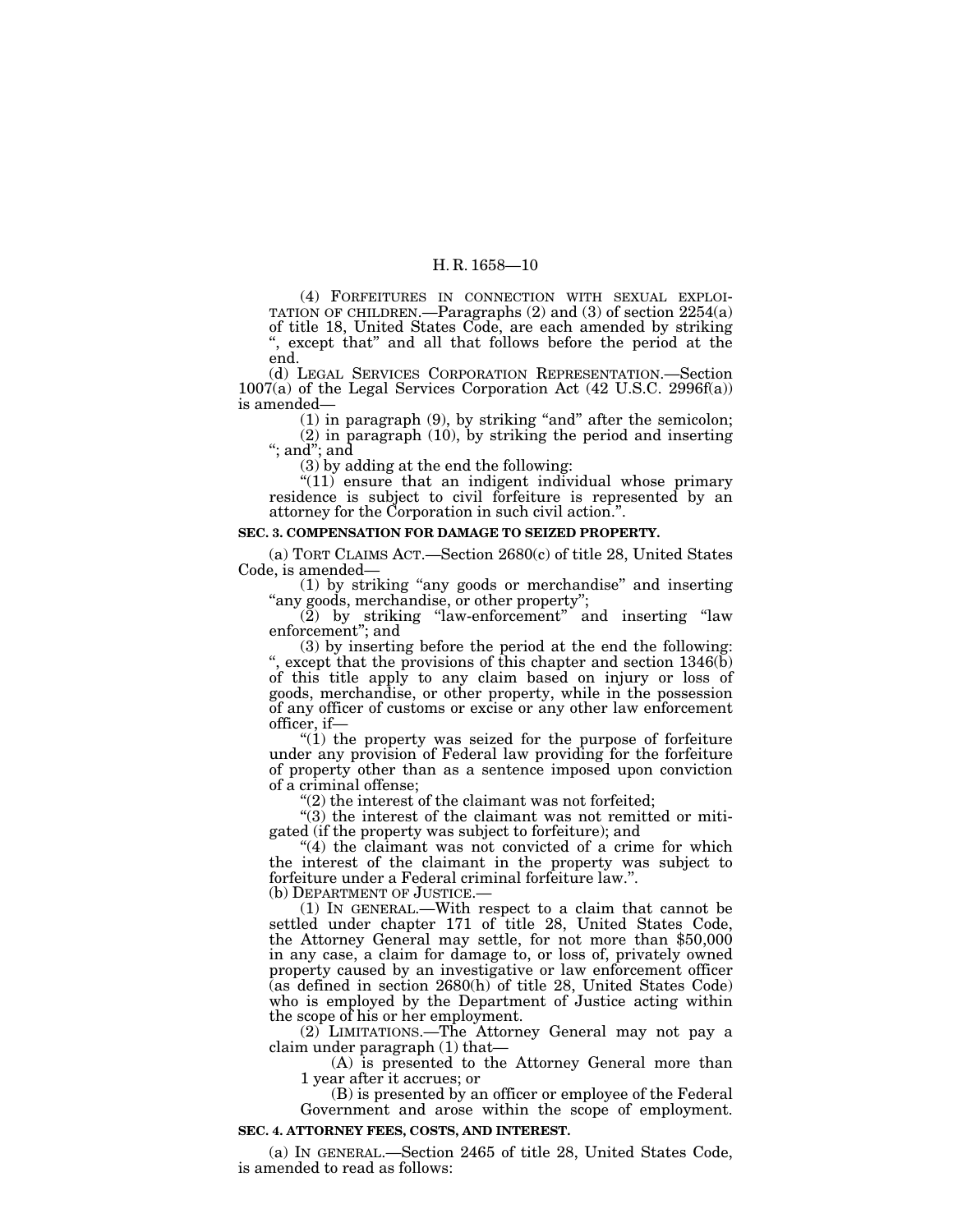#### **''§ 2465. Return of property to claimant; liability for wrongful seizure; attorney fees, costs, and interest**

"(a) Upon the entry of a judgment for the claimant in any proceeding to condemn or forfeit property seized or arrested under any provision of Federal law—

" $(1)$  such property shall be returned forthwith to the claimant or his agent; and

" $(2)$  if it appears that there was reasonable cause for the seizure or arrest, the court shall cause a proper certificate thereof to be entered and, in such case, neither the person who made the seizure or arrest nor the prosecutor shall be liable to suit or judgment on account of such suit or prosecution, nor shall the claimant be entitled to costs, except as provided in subsection (b).

" $(b)(1)$  Except as provided in paragraph  $(2)$ , in any civil proceeding to forfeit property under any provision of Federal law in which the claimant substantially prevails, the United States shall be liable for—

''(A) reasonable attorney fees and other litigation costs reasonably incurred by the claimant;

''(B) post-judgment interest, as set forth in section 1961 of this title; and

''(C) in cases involving currency, other negotiable instruments, or the proceeds of an interlocutory sale—

''(i) interest actually paid to the United States from the date of seizure or arrest of the property that resulted from the investment of the property in an interest-bearing account or instrument; and

"(ii) an imputed amount of interest that such currency, instruments, or proceeds would have earned at the rate applicable to the 30-day Treasury Bill, for any period during which no interest was paid (not including any period when the property reasonably was in use as evidence in an official proceeding or in conducting scientific tests for the purpose of collecting evidence), commencing 15 days after the property was seized by a Federal law enforcement agency, or was turned over to a Federal law enforcement agency by a State or local law enforcement agency.

 $\sqrt{\frac{2}{A}}$  The United States shall not be required to disgorge the value of any intangible benefits nor make any other payments to the claimant not specifically authorized by this subsection.

''(B) The provisions of paragraph (1) shall not apply if the claimant is convicted of a crime for which the interest of the claimant in the property was subject to forfeiture under a Federal criminal forfeiture law.

 $f(C)$  If there are multiple claims to the same property, the United States shall not be liable for costs and attorneys fees associated with any such claim if the United States—

''(i) promptly recognizes such claim;

''(ii) promptly returns the interest of the claimant in the property to the claimant, if the property can be divided without difficulty and there are no competing claims to that portion of the property;

''(iii) does not cause the claimant to incur additional, reasonable costs or fees; and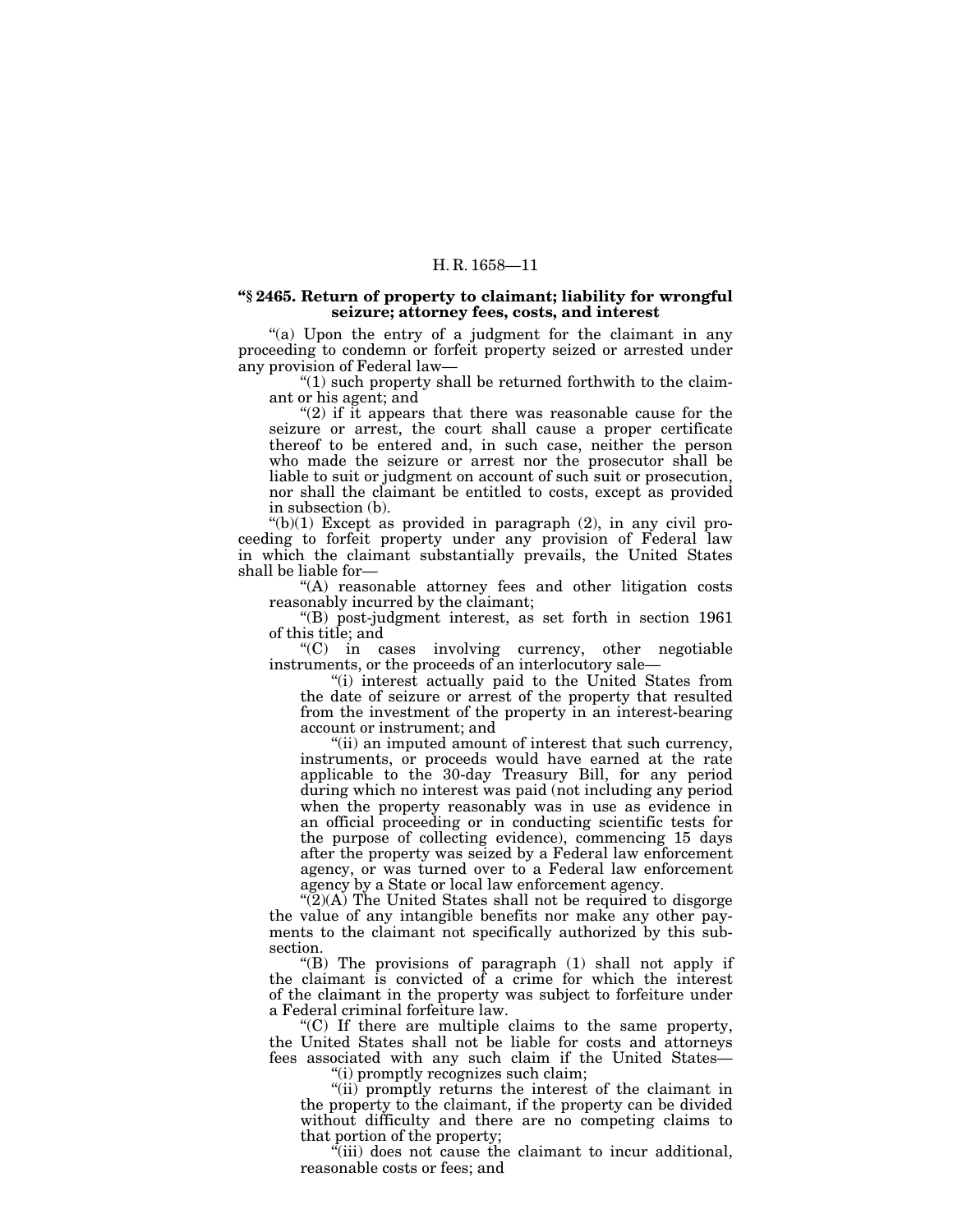"(iv) prevails in obtaining forfeiture with respect to one or more of the other claims.

''(D) If the court enters judgment in part for the claimant and in part for the Government, the court shall reduce the award of costs and attorney fees accordingly.''.

(b) TECHNICAL AND CONFORMING AMENDMENT.—The analysis for chapter 163 of title 28, United States Code, is amended by striking the item relating to section 2465 and inserting the following:

''2465. Return of property to claimant; liability for wrongful seizure; attorney fees, costs, and interest.''.

#### **SEC. 5. SEIZURE WARRANT REQUIREMENT.**

(a) IN GENERAL.—Section 981(b) of title 18, United States Code, is amended to read as follows:

" $(b)(1)$  Except as provided in section 985, any property subject to forfeiture to the United States under subsection (a) may be seized by the Attorney General and, in the case of property involved in a violation investigated by the Secretary of the Treasury or the United States Postal Service, the property may also be seized by the Secretary of the Treasury or the Postal Service, respectively.

"(2) Seizures pursuant to this section shall be made pursuant to a warrant obtained in the same manner as provided for a search warrant under the Federal Rules of Criminal Procedure, except that a seizure may be made without a warrant if—

''(A) a complaint for forfeiture has been filed in the United States district court and the court issued an arrest warrant in rem pursuant to the Supplemental Rules for Certain Admiralty and Maritime Claims;

''(B) there is probable cause to believe that the property is subject to forfeiture and—

''(i) the seizure is made pursuant to a lawful arrest or search; or

"(ii) another exception to the Fourth Amendment warrant requirement would apply; or

''(C) the property was lawfully seized by a State or local law enforcement agency and transferred to a Federal agency.

" $(3)$  Notwithstanding the provisions of rule  $41(a)$  of the Federal Rules of Criminal Procedure, a seizure warrant may be issued pursuant to this subsection by a judicial officer in any district in which a forfeiture action against the property may be filed under section  $1355(b)$  of title 28, and may be executed in any district in which the property is found, or transmitted to the central authority of any foreign state for service in accordance with any treaty or other international agreement. Any motion for the return of property seized under this section shall be filed in the district court in which the seizure warrant was issued or in the district court for the district in which the property was seized.

" $(4)(A)$  If any person is arrested or charged in a foreign country in connection with an offense that would give rise to the forfeiture of property in the United States under this section or under the Controlled Substances Act, the Attorney General may apply to any Federal judge or magistrate judge in the district in which the property is located for an ex parte order restraining the property subject to forfeiture for not more than 30 days, except that the time may be extended for good cause shown at a hearing conducted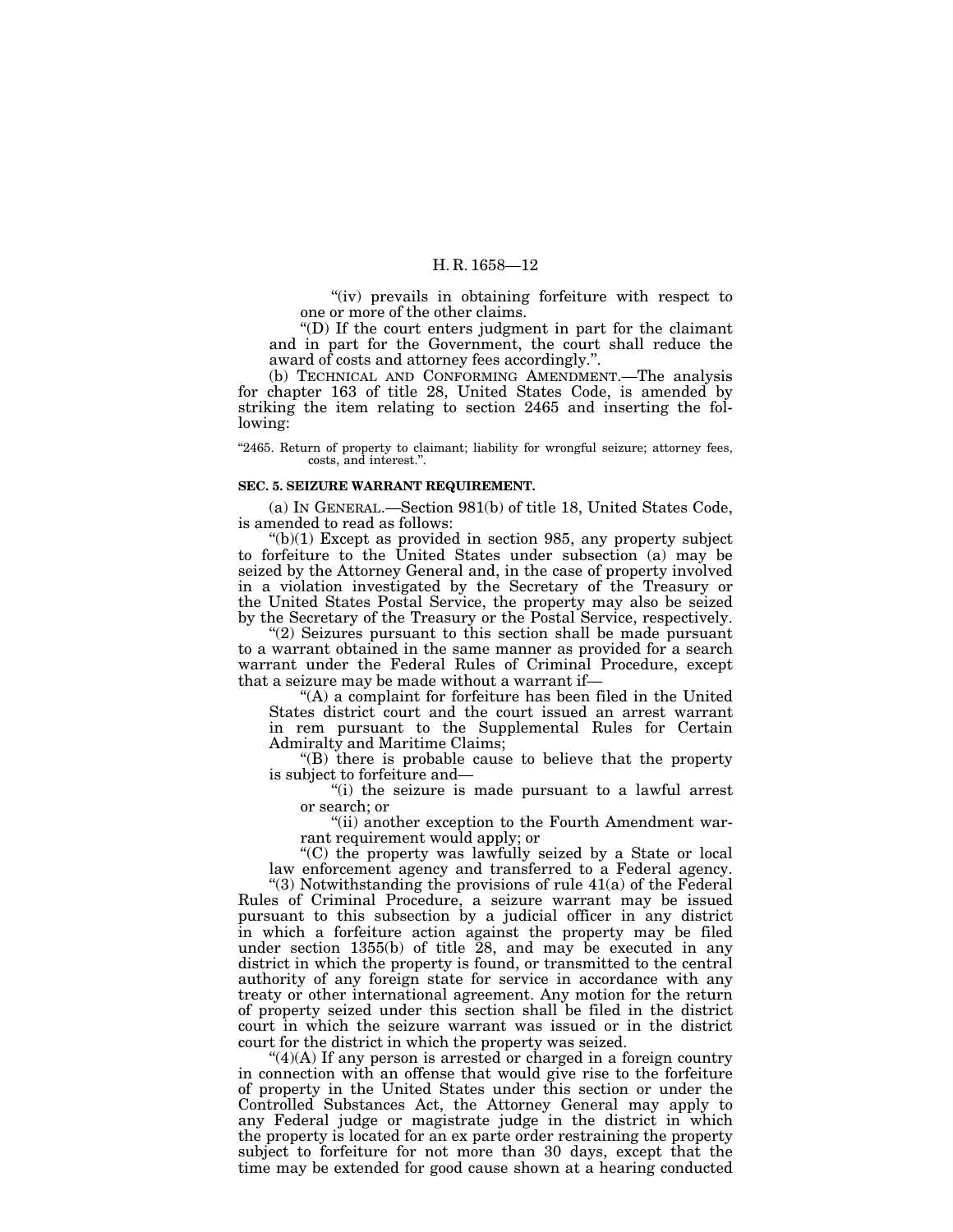in the manner provided in rule 43(e) of the Federal Rules of Civil Procedure.

"(B) The application for the restraining order shall set forth the nature and circumstances of the foreign charges and the basis for belief that the person arrested or charged has property in the United States that would be subject to forfeiture, and shall contain a statement that the restraining order is needed to preserve the availability of property for such time as is necessary to receive evidence from the foreign country or elsewhere in support of probable cause for the seizure of the property under this subsection.''.

(b) DRUG FORFEITURES.—Section 511(b) of the Controlled Substances Act (21 U.S.C. 881(b)) is amended to read as follows:

''(b) SEIZURE PROCEDURES.—Any property subject to forfeiture to the United States under this section may be seized by the Attorney General in the manner set forth in section 981(b) of title 18, United States Code.''.

#### **SEC. 6. USE OF FORFEITED FUNDS TO PAY RESTITUTION TO CRIME VICTIMS.**

Section 981(e) of title 18, United States Code, is amended by striking paragraph (6) and inserting the following:

 $\degree(6)$  as restoration to any victim of the offense giving rise to the forfeiture, including, in the case of a money laundering offense, any offense constituting the underlying specified unlawful activity; or''.

#### **SEC. 7. CIVIL FORFEITURE OF REAL PROPERTY.**

(a) IN GENERAL.—Chapter 46 of title 18, United States Code, is amended by inserting after section 984 the following:

# **''§ 985. Civil forfeiture of real property**

''(a) Notwithstanding any other provision of law, all civil forfeitures of real property and interests in real property shall proceed as judicial forfeitures.

 $"(b)(1)$  Except as provided in this section—

"(A) real property that is the subject of a civil forfeiture action shall not be seized before entry of an order of forfeiture; and

 $\mathrm{``(B)}$  the owners or occupants of the real property shall not be evicted from, or otherwise deprived of the use and enjoyment of, real property that is the subject of a pending forfeiture action.

" $(2)$  The filing of a lis pendens and the execution of a writ of entry for the purpose of conducting an inspection and inventory of the property shall not be considered a seizure under this subsection.

 $(c)(1)$  The Government shall initiate a civil forfeiture action against real property by—

''(A) filing a complaint for forfeiture;

''(B) posting a notice of the complaint on the property; and

''(C) serving notice on the property owner, along with a copy of the complaint.

" $(2)$  If the property owner cannot be served with the notice under paragraph  $(1)$  because the owner—

" $(\overline{A})$  is a fugitive;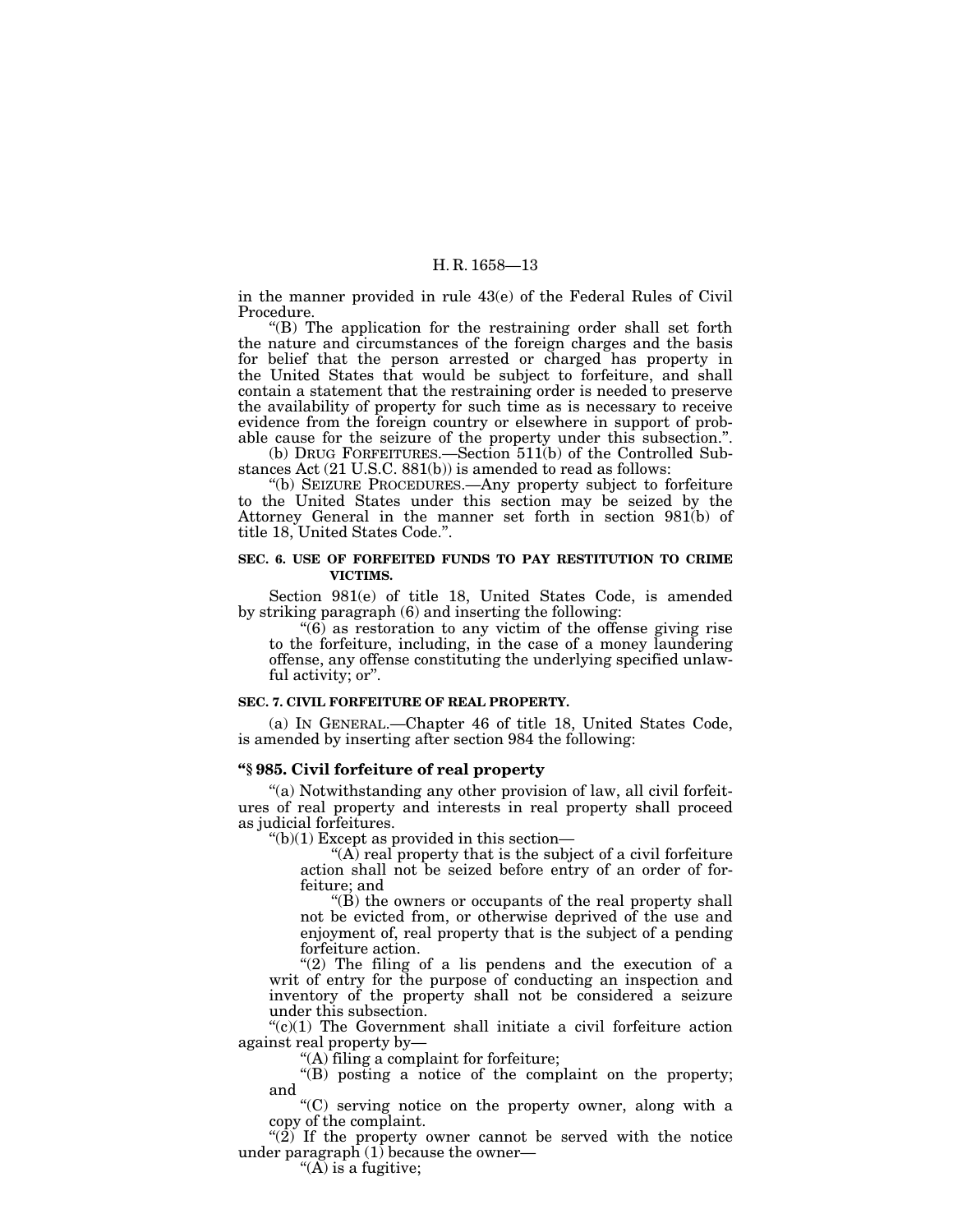''(B) resides outside the United States and efforts at service pursuant to rule 4 of the Federal Rules of Civil Procedure are unavailing; or

''(C) cannot be located despite the exercise of due diligence, constructive service may be made in accordance with the laws of the State in which the property is located.

''(3) If real property has been posted in accordance with this subsection, it shall not be necessary for the court to issue an arrest warrant in rem, or to take any other action to establish in rem jurisdiction over the property.

" $(d)(1)$  Real property may be seized prior to the entry of an order of forfeiture if—

''(A) the Government notifies the court that it intends to seize the property before trial; and

''(B) the court—

''(i) issues a notice of application for warrant, causes the notice to be served on the property owner and posted on the property, and conducts a hearing in which the property owner has a meaningful opportunity to be heard; or

"(ii) makes an ex parte determination that there is probable cause for the forfeiture and that there are exigent circumstances that permit the Government to seize the property without prior notice and an opportunity for the property owner to be heard.

"(2) For purposes of paragraph  $(1)(B)(ii)$ , to establish exigent circumstances, the Government shall show that less restrictive measures such as a lis pendens, restraining order, or bond would not suffice to protect the Government's interests in preventing the sale, destruction, or continued unlawful use of the real property.

"(e) If the court authorizes a seizure of real property under subsection  $(d)(1)(B)(ii)$ , it shall conduct a prompt post-seizure hearing during which the property owner shall have an opportunity to contest the basis for the seizure.

" $(f)$  This section—

''(1) applies only to civil forfeitures of real property and interests in real property;

''(2) does not apply to forfeitures of the proceeds of the sale of such property or interests, or of money or other assets intended to be used to acquire such property or interests; and

''(3) shall not affect the authority of the court to enter a restraining order relating to real property.''.

(b) TECHNICAL AND CONFORMING AMENDMENT.—The analysis for chapter 46 of title 18, United States Code, is amended by inserting after the item relating to section 984 the following:

''985. Civil forfeiture of real property.''.

#### **SEC. 8. STAY OF CIVIL FORFEITURE CASE.**

(a) IN GENERAL.—Section  $981(g)$  of title 18, United States Code, is amended to read as follows:

"(g)(1) Upon the motion of the United States, the court shall stay the civil forfeiture proceeding if the court determines that civil discovery will adversely affect the ability of the Government to conduct a related criminal investigation or the prosecution of a related criminal case.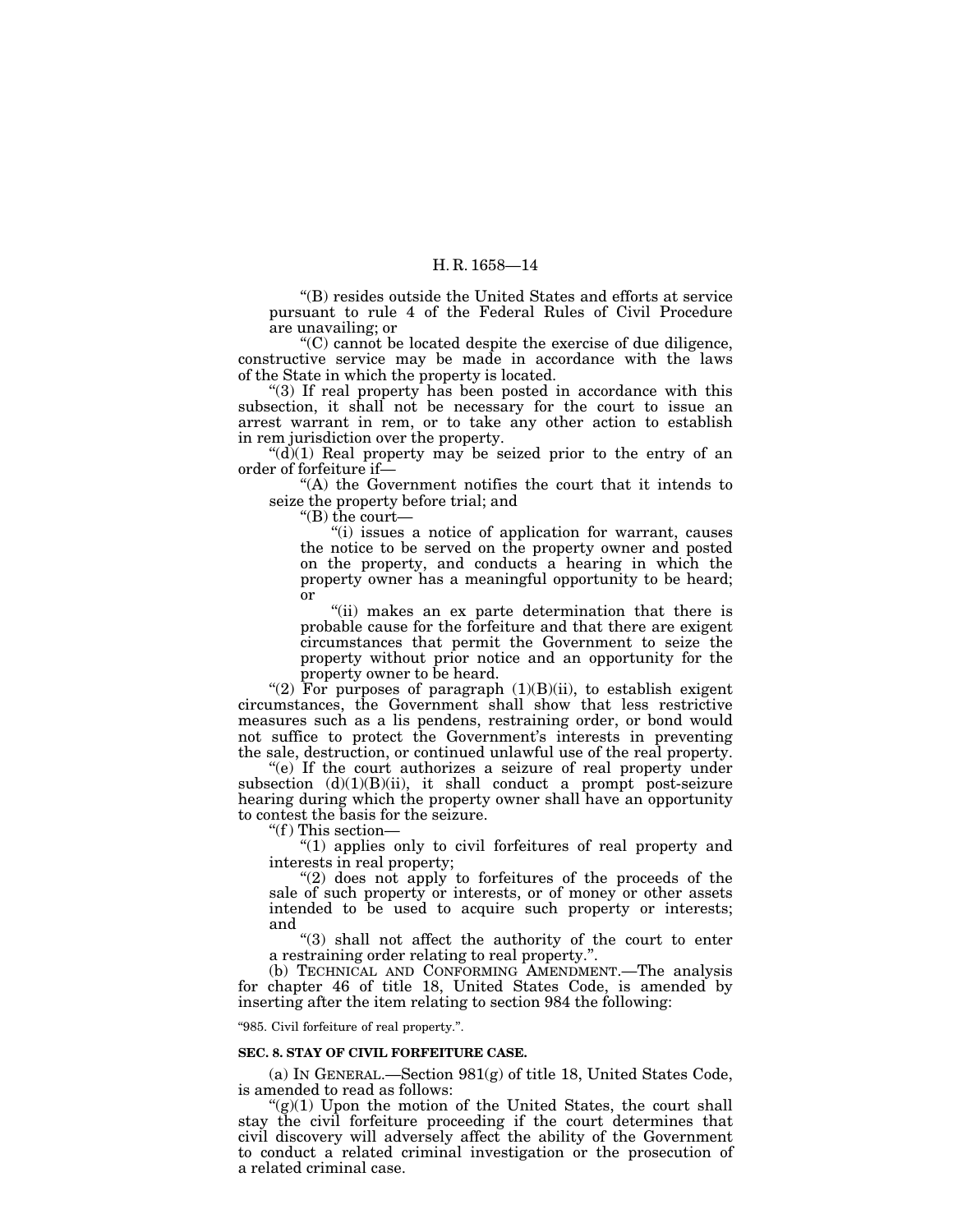"(2) Upon the motion of a claimant, the court shall stay the civil forfeiture proceeding with respect to that claimant if the court determines that—

 $f(A)$  the claimant is the subject of a related criminal investigation or case;

''(B) the claimant has standing to assert a claim in the civil forfeiture proceeding; and

''(C) continuation of the forfeiture proceeding will burden the right of the claimant against self-incrimination in the related investigation or case.

"(3) With respect to the impact of civil discovery described in paragraphs (1) and (2), the court may determine that a stay is unnecessary if a protective order limiting discovery would protect the interest of one party without unfairly limiting the ability of the opposing party to pursue the civil case. In no case, however, shall the court impose a protective order as an alternative to a stay if the effect of such protective order would be to allow one party to pursue discovery while the other party is substantially unable to do so.

"(4) In this subsection, the terms 'related criminal case' and 'related criminal investigation' mean an actual prosecution or investigation in progress at the time at which the request for the stay, or any subsequent motion to lift the stay is made. In determining whether a criminal case or investigation is 'related' to a civil forfeiture proceeding, the court shall consider the degree of similarity between the parties, witnesses, facts, and circumstances involved in the two proceedings, without requiring an identity with respect to any one or more factors.

 $\cdot$ (5) In requesting a stay under paragraph (1), the Government may, in appropriate cases, submit evidence ex parte in order to avoid disclosing any matter that may adversely affect an ongoing criminal investigation or pending criminal trial.

''(6) Whenever a civil forfeiture proceeding is stayed pursuant to this subsection, the court shall enter any order necessary to preserve the value of the property or to protect the rights of lienholders or other persons with an interest in the property while the stay is in effect.

" $(7)$  A determination by the court that the claimant has standing to request a stay pursuant to paragraph (2) shall apply only to this subsection and shall not preclude the Government from objecting to the standing of the claimant by dispositive motion or at the time of trial.''.

(b) DRUG FORFEITURES.—Section 511(i) of the Controlled Substances Act (21 U.S.C. 881(i)) is amended to read as follows:

"(i) The provisions of section  $981(g)$  of title 18, United States Code, regarding the stay of a civil forfeiture proceeding shall apply to forfeitures under this section.''.

#### **SEC. 9. CIVIL RESTRAINING ORDERS.**

Section 983 of title 18, United States Code, as added by this Act, is amended by adding at the end the following:

''( j) RESTRAINING ORDERS; PROTECTIVE ORDERS.—

" $(1)$  Upon application of the United States, the court may enter a restraining order or injunction, require the execution of satisfactory performance bonds, create receiverships, appoint conservators, custodians, appraisers, accountants, or trustees,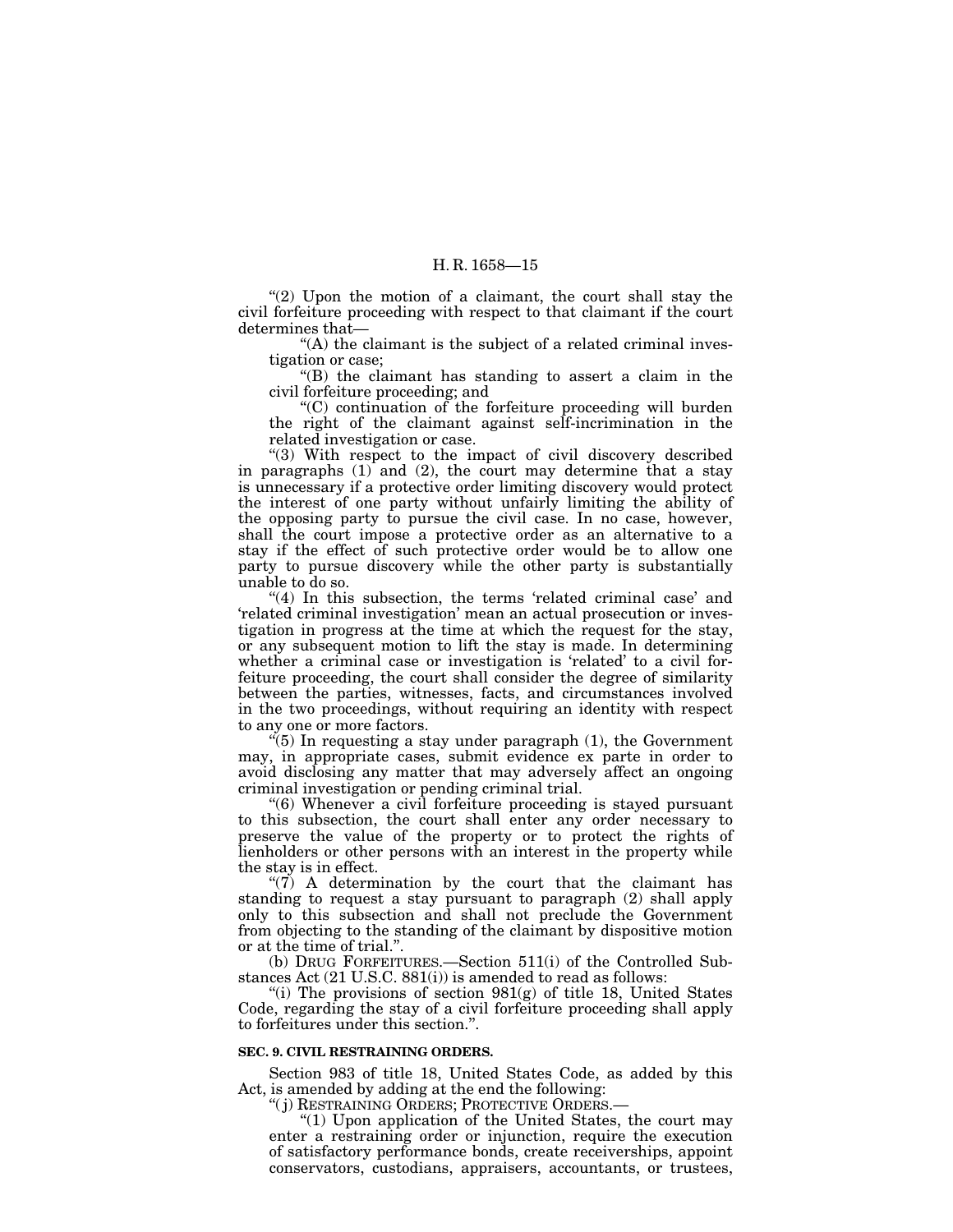or take any other action to seize, secure, maintain, or preserve the availability of property subject to civil forfeiture—

''(A) upon the filing of a civil forfeiture complaint alleging that the property with respect to which the order is sought is subject to civil forfeiture; or

''(B) prior to the filing of such a complaint, if, after notice to persons appearing to have an interest in the property and opportunity for a hearing, the court determines that—

''(i) there is a substantial probability that the United States will prevail on the issue of forfeiture and that failure to enter the order will result in the property being destroyed, removed from the jurisdiction of the court, or otherwise made unavailable for forfeiture; and

"(ii) the need to preserve the availability of the property through the entry of the requested order outweighs the hardship on any party against whom the order is to be entered.

"(2) An order entered pursuant to paragraph  $(1)(B)$  shall be effective for not more than 90 days, unless extended by the court for good cause shown, or unless a complaint described in paragraph (1)(A) has been filed.

 $(3)$  A temporary restraining order under this subsection may be entered upon application of the United States without notice or opportunity for a hearing when a complaint has not yet been filed with respect to the property, if the United States demonstrates that there is probable cause to believe that the property with respect to which the order is sought is subject to civil forfeiture and that provision of notice will jeopardize the availability of the property for forfeiture. Such a temporary order shall expire not more than 10 days after the date on which it is entered, unless extended for good cause shown or unless the party against whom it is entered consents to an extension for a longer period. A hearing requested concerning an order entered under this paragraph shall be held at the earliest possible time and prior to the expiration of the temporary order.

" $(4)$  The court may receive and consider, at a hearing held pursuant to this subsection, evidence and information that would be inadmissible under the Federal Rules of Evidence.''.

#### **SEC. 10. COOPERATION AMONG FEDERAL PROSECUTORS.**

Section 3322(a) of title 18, United States Code, is amended—

(1) by striking ''civil forfeiture under section 981 of title 18, United States Code, of property described in section  $981(a)(1)(C)$  of such title" and inserting "any civil forfeiture provision of Federal law''; and

(2) by striking ''concerning a banking law violation''.

#### **SEC. 11. STATUTE OF LIMITATIONS FOR CIVIL FORFEITURE ACTIONS.**

Section 621 of the Tariff Act of 1930 (19 U.S.C. 1621) is amended by inserting ", or in the case of forfeiture, within 2 years after the time when the involvement of the property in the alleged offense was discovered, whichever was later'' after ''within five years after the time when the alleged offense was discovered''.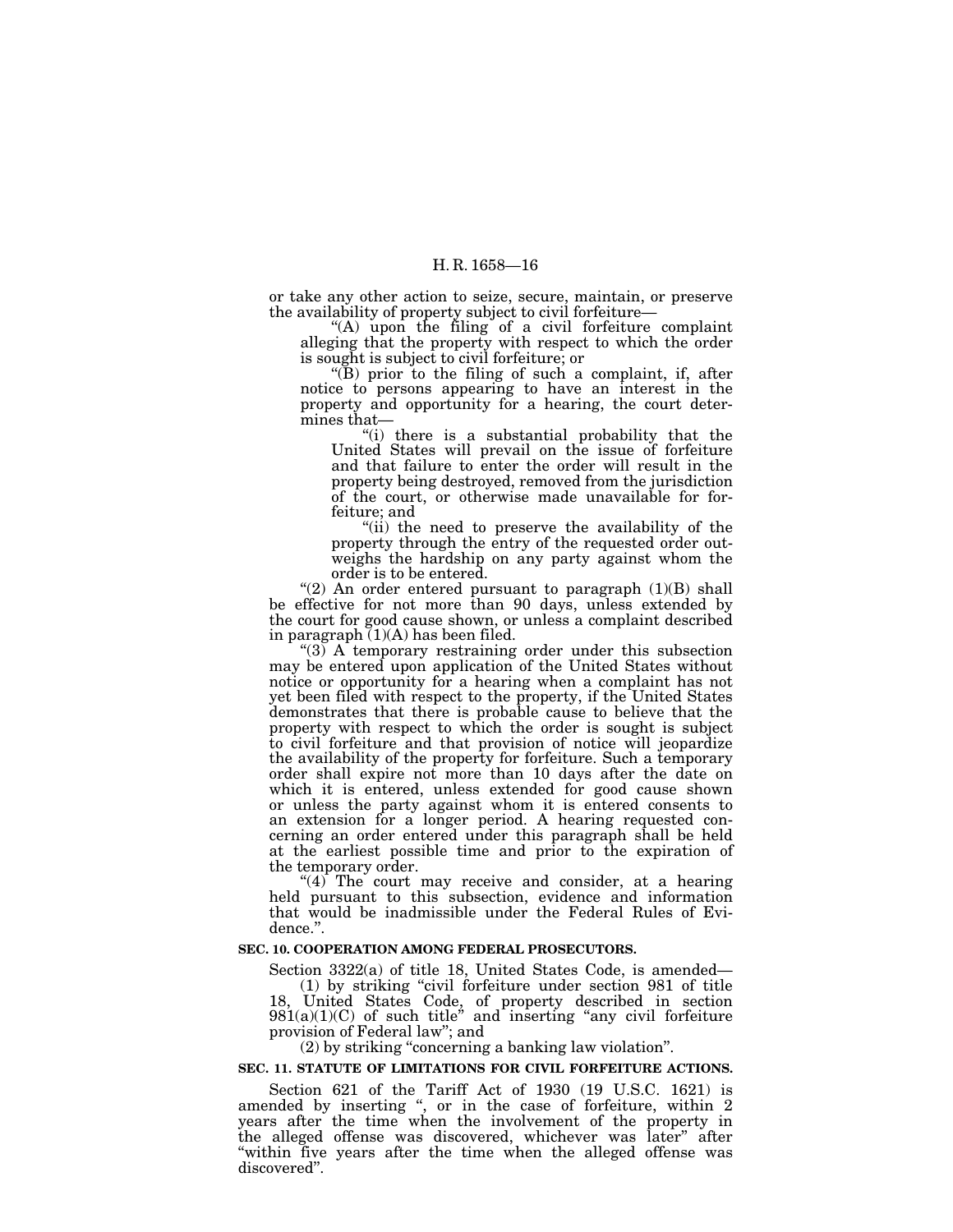#### **SEC. 12. DESTRUCTION OR REMOVAL OF PROPERTY TO PREVENT SEIZURE.**

Section 2232 of title 18, United States Code, is amended— (1) by striking subsections (a) and (b);

(2) by inserting ''(e) FOREIGN INTELLIGENCE SURVEIL LANCE.—'' before ''Whoever, having knowledge that a Federal officer'';

(3) by redesignating subsection (c) as subsection (d); and (4) by inserting before subsection (d), as redesignated, the

following:<br>"(a) DESTRUCTION OR REMOVAL OF PROPERTY TO PREVENT SEI-ZURE.—Whoever, before, during, or after any search for or seizure of property by any person authorized to make such search or seizure, knowingly destroys, damages, wastes, disposes of, transfers, or otherwise takes any action, or knowingly attempts to destroy, damage, waste, dispose of, transfer, or otherwise take any action, for the purpose of preventing or impairing the Government's lawful authority to take such property into its custody or control or to continue holding such property under its lawful custody and control, shall be fined under this title or imprisoned not more than 5 years, or both.

''(b) IMPAIRMENT OF IN REM JURISDICTION.—Whoever, knowing that property is subject to the in rem jurisdiction of a United States court for purposes of civil forfeiture under Federal law, knowingly and without authority from that court, destroys, damages, wastes, disposes of, transfers, or otherwise takes any action, or knowingly attempts to destroy, damage, waste, dispose of, transfer, or otherwise take any action, for the purpose of impairing or defeating the court's continuing in rem jurisdiction over the property, shall be fined under this title or imprisoned not more than 5 years, or both.

"(c) NOTICE OF SEARCH OR EXECUTION OF SEIZURE WARRANT OR WARRANT OF ARREST IN REM.—Whoever, having knowledge that any person authorized to make searches and seizures, or to execute a seizure warrant or warrant of arrest in rem, in order to prevent the authorized seizing or securing of any person or property, gives notice or attempts to give notice in advance of the search, seizure, or execution of a seizure warrant or warrant of arrest in rem, to any person shall be fined under this title or imprisoned not more than 5 years, or both.''.

#### **SEC. 13. FUNGIBLE PROPERTY IN BANK ACCOUNTS.**

(a) IN GENERAL.—Section 984 of title 18, United States Code, is amended—

(1) by striking subsection (a) and redesignating subsections (b), (c), and (d) as subsections (a), (b), and (c), respectively;

(2) in subsection (a), as redesignated—

(A) by striking ''or other fungible property'' and inserting ''or precious metals''; and

(B) in paragraph (2), by striking ''subsection (c)'' and inserting "subsection (b)";

(3) in subsection (c), as redesignated—

(A) by striking paragraph (1) and inserting the following: " $(1)$  Subsection  $(a)$  does not apply to an action against funds held by a financial institution in an interbank account unless the account holder knowingly engaged in the offense that is the basis for the forfeiture.''; and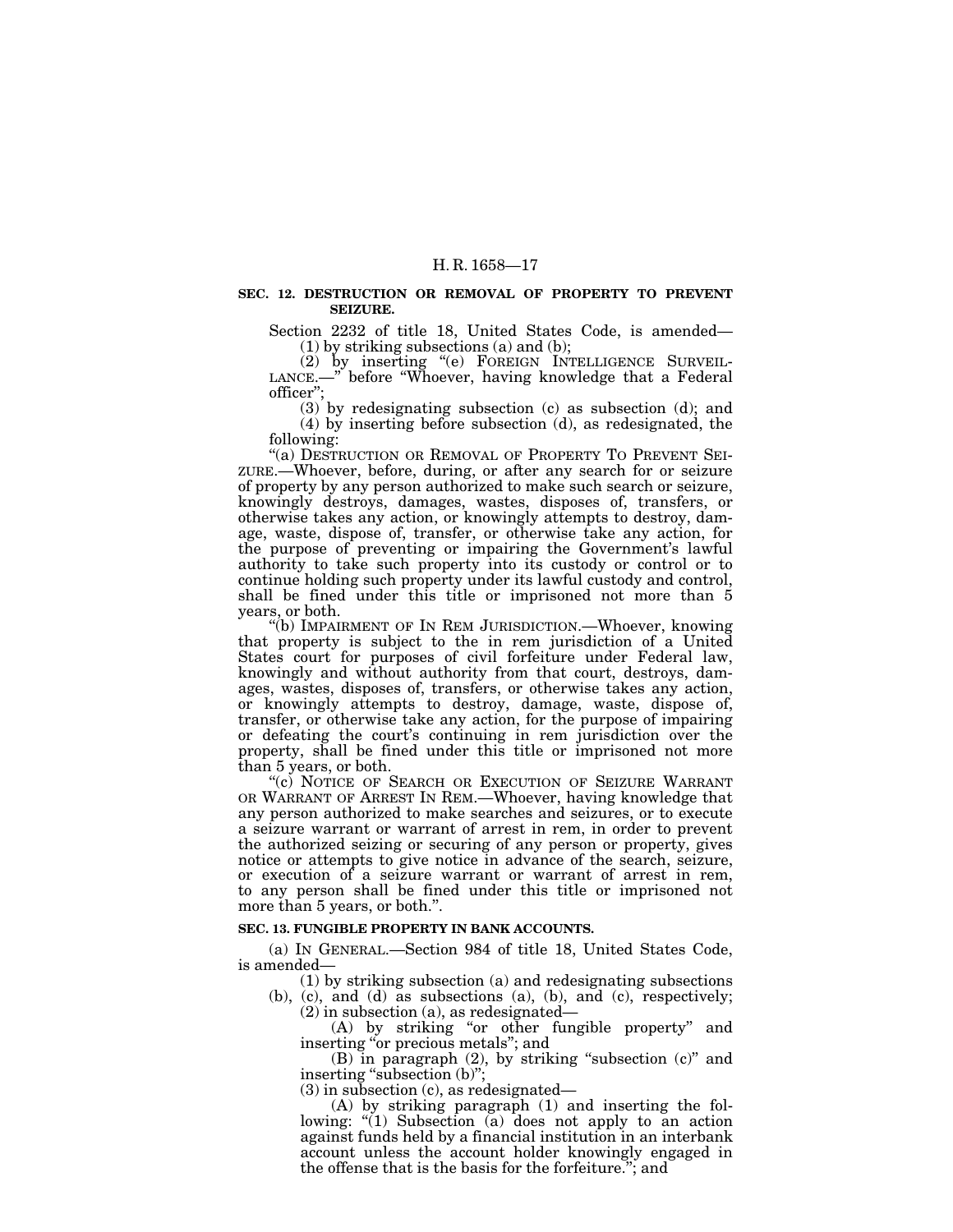(B) in paragraph (2), by striking ''(2) As used in this section, the term'' and inserting the following:

''(2) In this subsection—

" $(A)$  the term 'financial institution' includes a foreign bank (as defined in section 1(b)(7) of the International Banking Act of 1978 (12 U.S.C. 3101(b)(7))); and

''(B) the term''; and

(4) by adding at the end the following:

''(d) Nothing in this section may be construed to limit the ability of the Government to forfeit property under any provision of law if the property involved in the offense giving rise to the forfeiture or property traceable thereto is available for forfeiture.''.

# **SEC. 14. FUGITIVE DISENTITLEMENT.**

(a) IN GENERAL.—Chapter 163 of title 28, United States Code, is amended by adding at the end the following:

#### **''§ 2466. Fugitive disentitlement**

''A judicial officer may disallow a person from using the resources of the courts of the United States in furtherance of a claim in any related civil forfeiture action or a claim in third party proceedings in any related criminal forfeiture action upon a finding that such person—

 $(1)$  after notice or knowledge of the fact that a warrant or process has been issued for his apprehension, in order to avoid criminal prosecution—

''(A) purposely leaves the jurisdiction of the United States;

" $(B)$  declines to enter or reenter the United States to submit to its jurisdiction; or

''(C) otherwise evades the jurisdiction of the court in which a criminal case is pending against the person; and

" $(2)$  is not confined or held in custody in any other jurisdiction for commission of criminal conduct in that jurisdiction.''. (b) CONFORMING AMENDMENT.—The analysis for chapter 163

of title 28, United States Code, is amended by adding at the end the following:

''2466. Fugitive disentitlement.''.

(c) EFFECTIVE DATE.—The amendments made by this section shall apply to any case pending on or after the date of the enactment of this Act.

#### **SEC. 15. ENFORCEMENT OF FOREIGN FORFEITURE JUDGMENT.**

(a) IN GENERAL.—Chapter 163 of title 28, United States Code, is amended by adding at the end the following:

#### **''§ 2467. Enforcement of foreign judgment**

''(a) DEFINITIONS.—In this section—

" $(1)$  the term 'foreign nation' means a country that has become a party to the United Nations Convention Against Illicit Traffic in Narcotic Drugs and Psychotropic Substances (referred to in this section as the 'United Nations Convention') or a foreign jurisdiction with which the United States has a treaty or other formal international agreement in effect providing for mutual forfeiture assistance; and

 $\tilde{C}(2)$  the term 'forfeiture or confiscation judgment' means a final order of a foreign nation compelling a person or entity—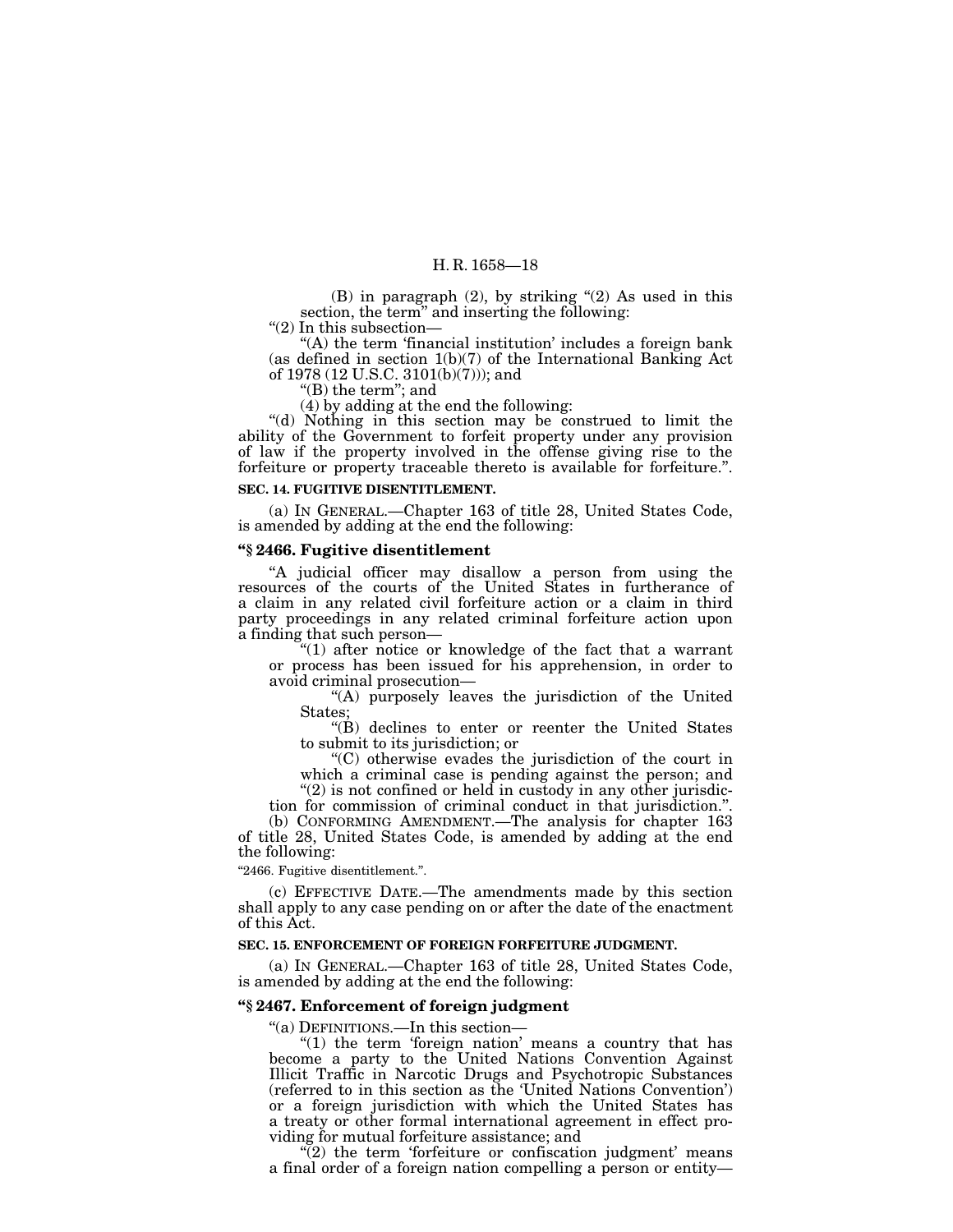"(A) to pay a sum of money representing the proceeds" of an offense described in Article 3, Paragraph 1, of the United Nations Convention, or any foreign offense described in section  $1956(c)(7)(B)$  of title 18, or property the value of which corresponds to such proceeds; or

''(B) to forfeit property involved in or traceable to the commission of such offense.

''(b) REVIEW BY ATTORNEY GENERAL.—

" $(1)$  In GENERAL.—A foreign nation seeking to have a forfeiture or confiscation judgment registered and enforced by a district court of the United States under this section shall first submit a request to the Attorney General or the designee of the Attorney General, which request shall include—

 $(A)$  a summary of the facts of the case and a description of the proceedings that resulted in the forfeiture or confiscation judgment;

''(B) certified copy of the forfeiture or confiscation judgment;

 $C$ ) an affidavit or sworn declaration establishing that the defendant received notice of the proceedings in sufficient time to enable the defendant to defend against the charges and that the judgment rendered is in force and is not subject to appeal; and

 $\mathrm{``(D)}$  such additional information and evidence as may be required by the Attorney General or the designee of the Attorney General.

"(2) CERTIFICATION OF REQUEST. The Attorney General or the designee of the Attorney General shall determine whether, in the interest of justice, to certify the request, and such decision shall be final and not subject to either judicial review or review under subchapter II of chapter 5, or chapter 7, of title 5 (commonly known as the 'Administrative Procedure Act').

''(c) JURISDICTION AND VENUE.—

''(1) IN GENERAL.—If the Attorney General or the designee of the Attorney General certifies a request under subsection (b), the United States may file an application on behalf of a foreign nation in district court of the United States seeking to enforce the foreign forfeiture or confiscation judgment as if the judgment had been entered by a court in the United States.

''(2) PROCEEDINGS.—In a proceeding filed under paragraph  $(1)$ —

''(A) the United States shall be the applicant and the defendant or another person or entity affected by the forfeiture or confiscation judgment shall be the respondent;

''(B) venue shall lie in the district court for the District of Columbia or in any other district in which the defendant or the property that may be the basis for satisfaction of a judgment under this section may be found; and

 $\mathcal{C}(\mathbf{C})$  the district court shall have personal jurisdiction over a defendant residing outside of the United States if the defendant is served with process in accordance with rule 4 of the Federal Rules of Civil Procedure.

''(d) ENTRY AND ENFORCEMENT OF JUDGMENT.—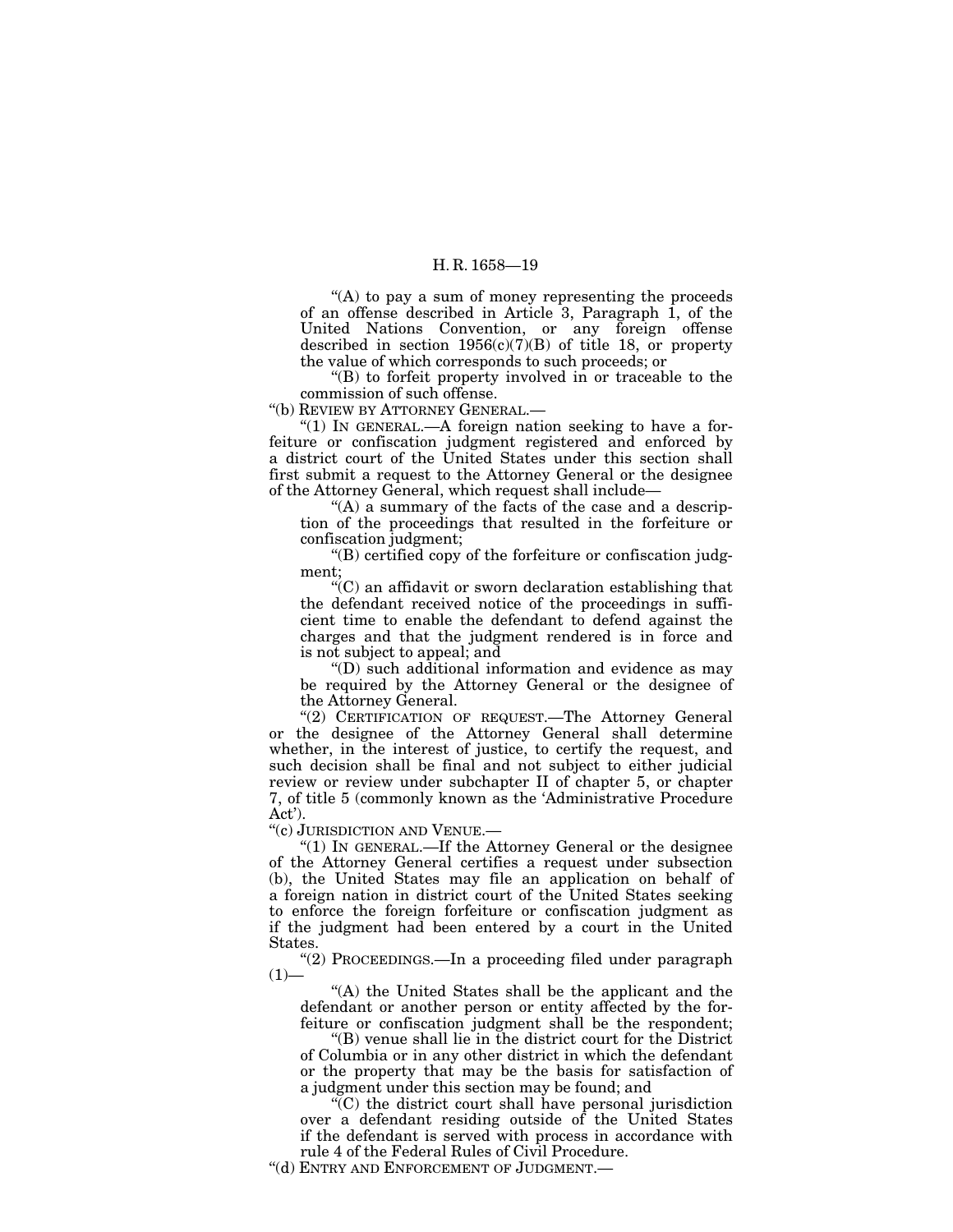''(1) IN GENERAL.—The district court shall enter such orders as may be necessary to enforce the judgment on behalf of the foreign nation unless the court finds that—

 $(A)$  the judgment was rendered under a system that provides tribunals or procedures incompatible with the requirements of due process of law;

''(B) the foreign court lacked personal jurisdiction over the defendant;

 $(C)$  the foreign court lacked jurisdiction over the subject matter;

''(D) the defendant in the proceedings in the foreign court did not receive notice of the proceedings in sufficient time to enable him or her to defend; or

''(E) the judgment was obtained by fraud.

"(2) PROCESS.—Process to enforce a judgment under this section shall be in accordance with rule 69(a) of the Federal Rules of Civil Procedure.

''(e) FINALITY OF FOREIGN FINDINGS.—In entering orders to enforce the judgment, the court shall be bound by the findings of fact to the extent that they are stated in the foreign forfeiture or confiscation judgment.

" $(f)$  CURRENCY CONVERSION.—The rate of exchange in effect at the time the suit to enforce is filed by the foreign nation shall be used in calculating the amount stated in any forfeiture or confiscation judgment requiring the payment of a sum of money submitted for registration.''.

(b) CONFORMING AMENDMENT.—The analysis for chapter 163 of title 28, United States Code, is amended by adding at the end the following:

''2467. Enforcement of foreign judgment.''.

#### **SEC. 16. ENCOURAGING USE OF CRIMINAL FORFEITURE AS AN ALTER-NATIVE TO CIVIL FORFEITURE.**

Section 2461 of title 28, United States Code, is amended by adding at the end the following:

"(c) If a forfeiture of property is authorized in connection with a violation of an Act of Congress, and any person is charged in an indictment or information with such violation but no specific statutory provision is made for criminal forfeiture upon conviction, the Government may include the forfeiture in the indictment or information in accordance with the Federal Rules of Criminal Procedure, and upon conviction, the court shall order the forfeiture of the property in accordance with the procedures set forth in section 413 of the Controlled Substances Act (21 U.S.C. 853), other than subsection (d) of that section.''.

#### **SEC. 17. ACCESS TO RECORDS IN BANK SECRECY JURISDICTIONS.**

Section 986 of title 18, United States Code, is amended by adding at the end the following:

"(d) ACCESS TO RECORDS IN BANK SECRECY JURISDICTIONS.—

" $(1)$  In GENERAL.—In any civil forfeiture case, or in any ancillary proceeding in any criminal forfeiture case governed by section 413(n) of the Controlled Substances Act (21 U.S.C.  $853(n)$ , in which-

''(A) financial records located in a foreign country may be material—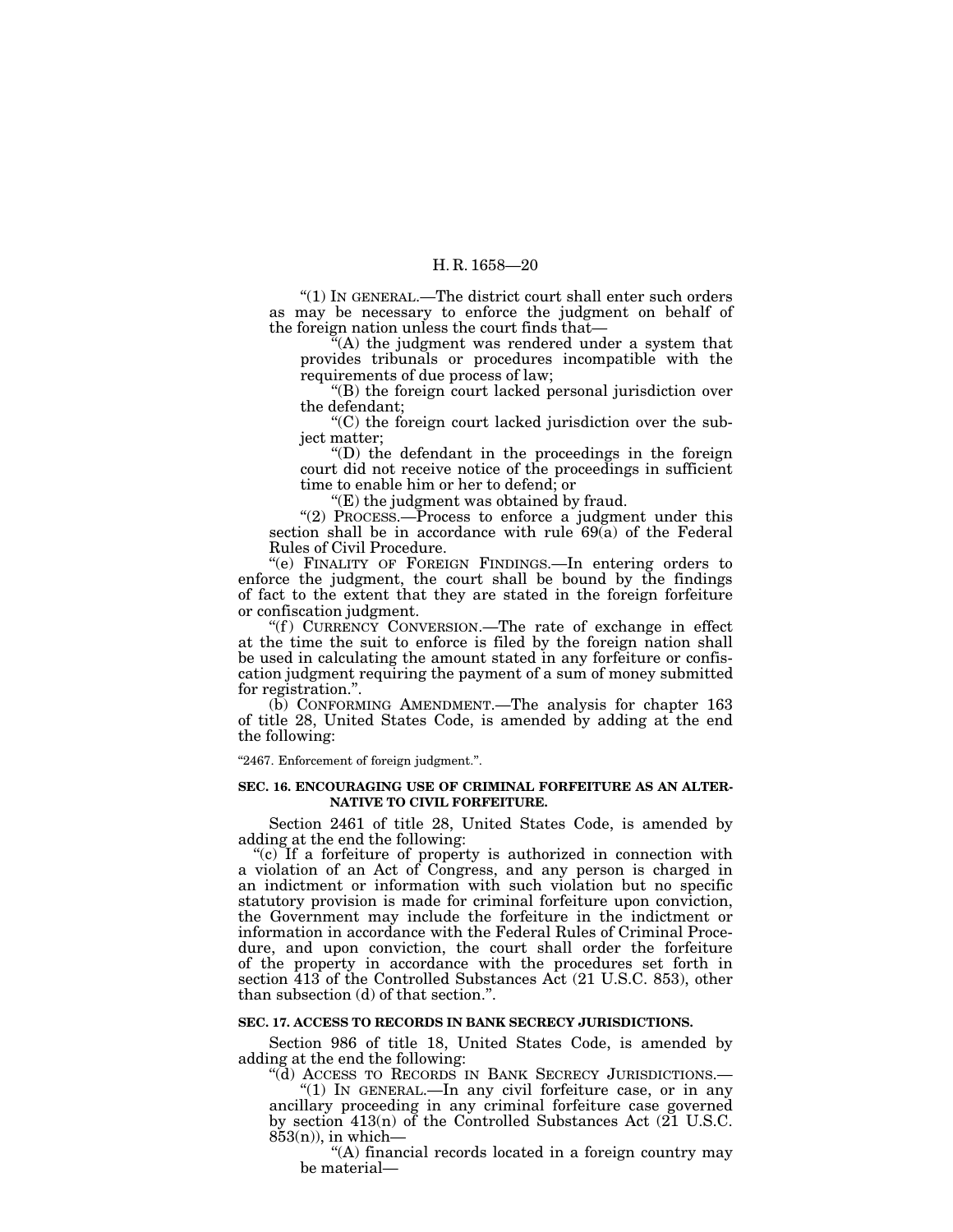''(i) to any claim or to the ability of the Government to respond to such claim; or

''(ii) in a civil forfeiture case, to the ability of the Government to establish the forfeitability of the property; and

 $\sqrt[\text{E}]{B}$  it is within the capacity of the claimant to waive the claimant's rights under applicable financial secrecy laws, or to obtain the records so that such records can be made available notwithstanding such secrecy laws,

the refusal of the claimant to provide the records in response to a discovery request or to take the action necessary otherwise to make the records available shall be grounds for judicial sanctions, up to and including dismissal of the claim with prejudice.

''(2) PRIVILEGE.—This subsection shall not affect the right of the claimant to refuse production on the basis of any privilege guaranteed by the Constitution of the United States or any other provision of Federal law.''.

#### **SEC. 18. APPLICATION TO ALIEN SMUGGLING OFFENSES.**

(a) AMENDMENT OF THE IMMIGRATION AND NATIONALITY ACT.— Section 274(b) of the Immigration and Nationality Act (8 U.S.C. 1324(b)) is amended to read as follows:

''(b) SEIZURE AND FORFEITURE.—

''(1) IN GENERAL.—Any conveyance, including any vessel, vehicle, or aircraft, that has been or is being used in the commission of a violation of subsection (a), the gross proceeds of such violation, and any property traceable to such conveyance or proceeds, shall be seized and subject to forfeiture.

''(2) APPLICABLE PROCEDURES.—Seizures and forfeitures under this subsection shall be governed by the provisions of chapter 46 of title 18, United States Code, relating to civil forfeitures, including section 981(d) of such title, except that such duties as are imposed upon the Secretary of the Treasury under the customs laws described in that section shall be performed by such officers, agents, and other persons as may be designated for that purpose by the Attorney General.<br>"(3) PRIMA FACIE EVIDENCE IN DETERMINATIONS OF VIOLA-

TIONS.—In determining whether a violation of subsection (a) has occurred, any of the following shall be prima facie evidence that an alien involved in the alleged violation had not received prior official authorization to come to, enter, or reside in the United States or that such alien had come to, entered, or remained in the United States in violation of law:

''(A) Records of any judicial or administrative proceeding in which that alien's status was an issue and in which it was determined that the alien had not received prior official authorization to come to, enter, or reside in the United States or that such alien had come to, entered, or remained in the United States in violation of law.

''(B) Official records of the Service or of the Department of State showing that the alien had not received prior official authorization to come to, enter, or reside in the United States or that such alien had come to, entered, or remained in the United States in violation of law.

''(C) Testimony, by an immigration officer having personal knowledge of the facts concerning that alien's status,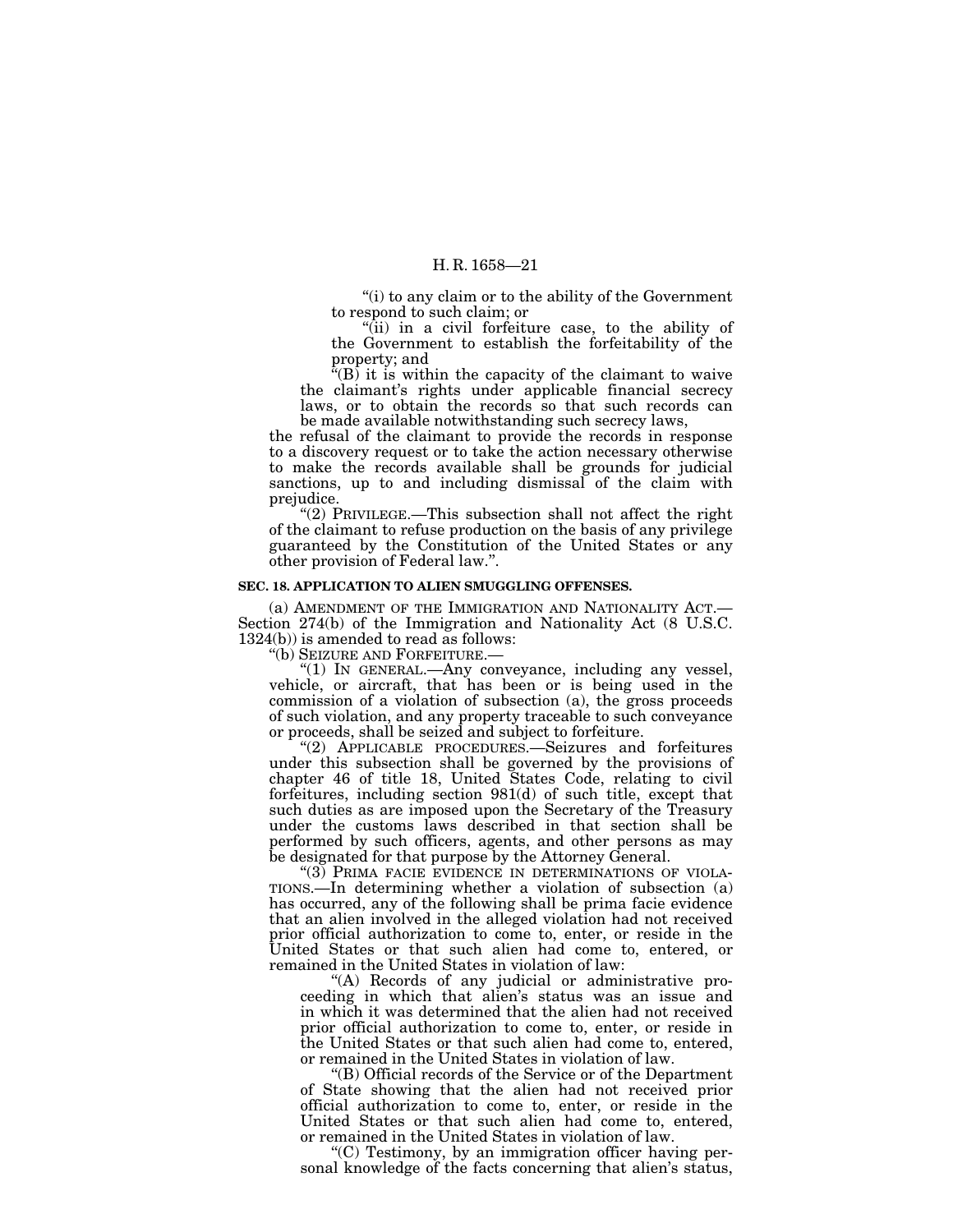that the alien had not received prior official authorization to come to, enter, or reside in the United States or that such alien had come to, entered, or remained in the United States in violation of law.''.

(b) TECHNICAL CORRECTIONS TO EXISTING CRIMINAL FOR-FEITURE AUTHORITY.—Section  $982(a)(6)$  of title 18, United States Code, is amended—

 $(1)$  in subparagraph  $(A)$ –

(A) by inserting "section  $274(a)$ ,  $274A(a)(1)$ , or  $274A(a)(2)$  of the Immigration and Nationality Act or" before "section 1425" the first place it appears;

(B) in clause (i), by striking ''a violation of, or a conspiracy to violate, subsection (a)" and inserting "the offense of which the person is convicted''; and

(C) in subclauses (I) and (II) of clause (ii), by striking "a violation of, or a conspiracy to violate, subsection (a)" and all that follows through "of this title" each place it appears and inserting ''the offense of which the person is convicted'';

(2) by striking subparagraph (B); and

(3) in the second sentence—

(A) by striking ''The court, in imposing sentence on such person'' and inserting the following:

''(B) The court, in imposing sentence on a person described in subparagraph (A)''; and

(B) by striking ''this subparagraph'' and inserting ''that subparagraph''.

#### **SEC. 19. ENHANCED VISIBILITY OF THE ASSET FORFEITURE PROGRAM.**

Section 524(c)(6) of title 28, United States Code, is amended to read as follows:

 $<sup>6</sup>(6)$ (A) The Attorney General shall transmit to Congress and</sup> make available to the public, not later than 4 months after the end of each fiscal year, detailed reports for the prior fiscal year as follows:

"(i) A report on total deposits to the Fund by State of deposit.

"(ii) A report on total expenses paid from the Fund, by category of expense and recipient agency, including equitable sharing payments.

" $(iii)$  A report describing the number, value, and types of properties placed into official use by Federal agencies, by recipient agency.

"(iv)  $\overline{A}$  report describing the number, value, and types of properties transferred to State and local law enforcement agencies, by recipient agency.

"(v) A report, by type of disposition, describing the number, value, and types of forfeited property disposed of during the year.

"(vi) A report on the year-end inventory of property under seizure, but not yet forfeited, that reflects the type of property, its estimated value, and the estimated value of liens and mortgages outstanding on the property.

"(vii) A report listing each property in the year-end inventory, not yet forfeited, with an outstanding equity of not less than \$1,000,000.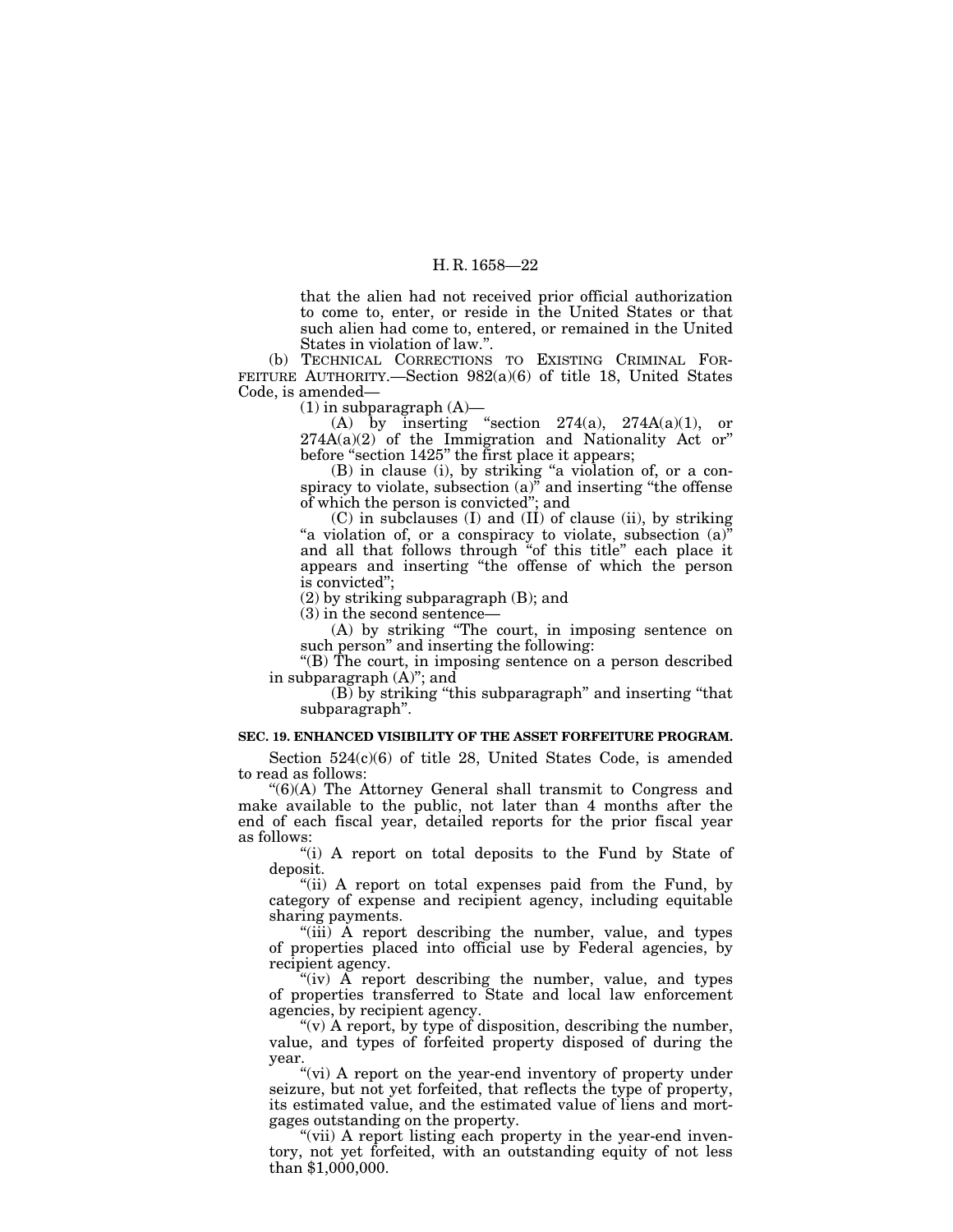''(B) The Attorney General shall transmit to Congress and make available to the public, not later than 2 months after final issuance, the audited financial statements for each fiscal year for the Fund.

''(C) Reports under subparagraph (A) shall include information with respect to all forfeitures under any law enforced or administered by the Department of Justice.

''(D) The transmittal and publication requirements in subparagraphs  $(A)$  and  $(B)$  may be satisfied by—

''(i) posting the reports on an Internet website maintained by the Department of Justice for a period of not less than 2 years; and

''(ii) notifying the Committees on the Judiciary of the House of Representatives and the Senate when the reports are available electronically.''.

#### **SEC. 20. PROCEEDS.**

(a) FORFEITURE OF PROCEEDS.—Section  $981(a)(1)(C)$  of title 18, United States Code, is amended by striking "or a violation of section 1341" and all that follows and inserting "or any offense constituting 'specified unlawful activity' (as defined in section  $1956(c)(7)$  of this title), or a conspiracy to commit such offense.".

(b) DEFINITION OF PROCEEDS.—Section 981(a) of title 18, United States Code, is amended by adding at the end the following:

"(2) For purposes of paragraph  $(1)$ , the term 'proceeds' is defined as follows:

''(A) In cases involving illegal goods, illegal services, unlawful activities, and telemarketing and health care fraud schemes, the term 'proceeds' means property of any kind obtained directly or indirectly, as the result of the commission of the offense giving rise to forfeiture, and any property traceable thereto, and is not limited to the net gain or profit realized from the offense.

''(B) In cases involving lawful goods or lawful services that are sold or provided in an illegal manner, the term 'proceeds' means the amount of money acquired through the illegal transactions resulting in the forfeiture, less the direct costs incurred in providing the goods or services. The claimant shall have the burden of proof with respect to the issue of direct costs. The direct costs shall not include any part of the overhead expenses of the entity providing the goods or services, or any part of the income taxes paid by the entity.

''(C) In cases involving fraud in the process of obtaining a loan or extension of credit, the court shall allow the claimant a deduction from the forfeiture to the extent that the loan was repaid, or the debt was satisfied, without any financial loss to the victim.".